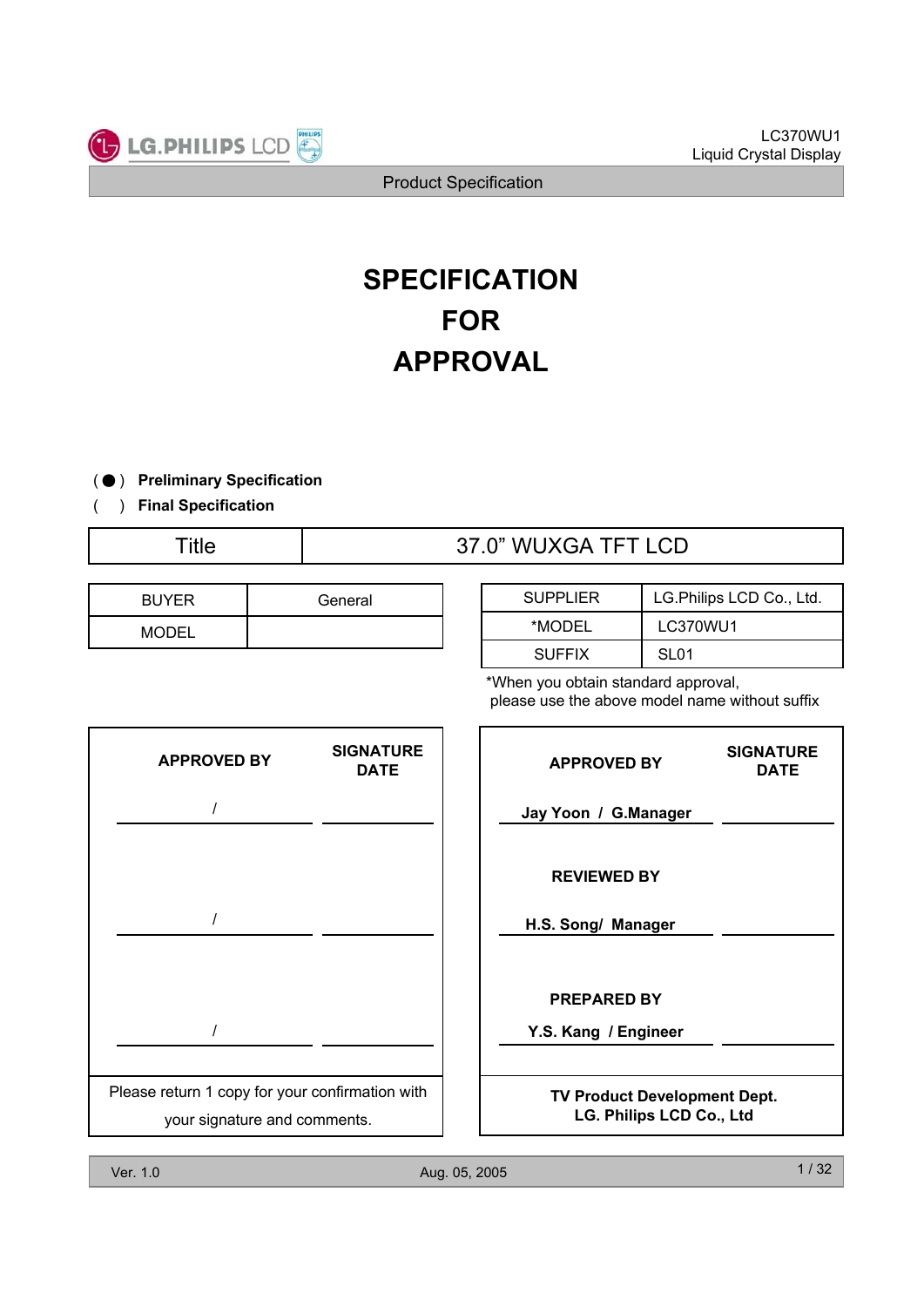

# **CONTENTS**

|                | Number  | <b>ITEM</b>                              | Page         |
|----------------|---------|------------------------------------------|--------------|
|                |         | <b>COVER</b>                             | $\mathbf{1}$ |
|                |         | <b>CONTENTS</b>                          | 2            |
|                |         | <b>RECORD OF REVISIONS</b>               | 3            |
| 1              |         | <b>GENERAL DESCRIPTION</b>               | 4            |
| 2              |         | ABSOLUTE MAXIMUM RATINGS                 | 5            |
| 3              |         | ELECTRICAL SPECIFICATIONS                | 6            |
|                | $3 - 1$ | ELECTRICAL CHARACTERISTICS               | 6            |
|                | $3 - 2$ | <b>INTERFACE CONNECTIONS</b>             | 8            |
|                | $3 - 3$ | SIGNAL TIMING SPECIFICATIONS             | 12           |
|                | $3 - 4$ | SIGNAL TIMING WAVEFORMS                  | 13           |
|                | $3-5$   | <b>COLOR DATA REFERENCE</b>              | 14           |
|                | $3-6$   | POWER SEQUENCE                           | 15           |
| $\overline{4}$ |         | OPTICAL SPECIFICATIONS                   | 17           |
| 5              |         | MECHANICAL CHARACTERISTICS               | 21           |
| 6              |         | <b>RELIABILITY</b>                       | 24           |
| $\overline{7}$ |         | <b>INTERNATIONAL STANDARDS</b>           | 25           |
|                | $7 - 1$ | <b>SAFETY</b>                            | 25           |
|                | $7 - 2$ | <b>EMC</b>                               | 25           |
| 8              |         | <b>PACKING</b>                           | 26           |
|                | $8 - 1$ | DESIGNATION OF LOT MARK                  | 26           |
|                | $8 - 2$ | <b>PACKING FORM</b>                      | 26           |
| 9              |         | <b>PRECAUTIONS</b>                       | 27           |
|                | $9 - 1$ | <b>MOUNTING PRECAUTIONS</b>              | 27           |
|                | $9-2$   | OPERATING PRECAUTIONS                    | 27           |
|                | $9 - 3$ | ELECTROSTATIC DISCHARGE CONTROL          | 28           |
|                | $9 - 4$ | PRECAUTIONS FOR STRONG LIGHT EXPOSURE    | 28           |
|                | $9-5$   | <b>STORAGE</b>                           | 28           |
|                | $9-6$   | HANDLING PRECAUTIONS FOR PROTECTION FILM | 28           |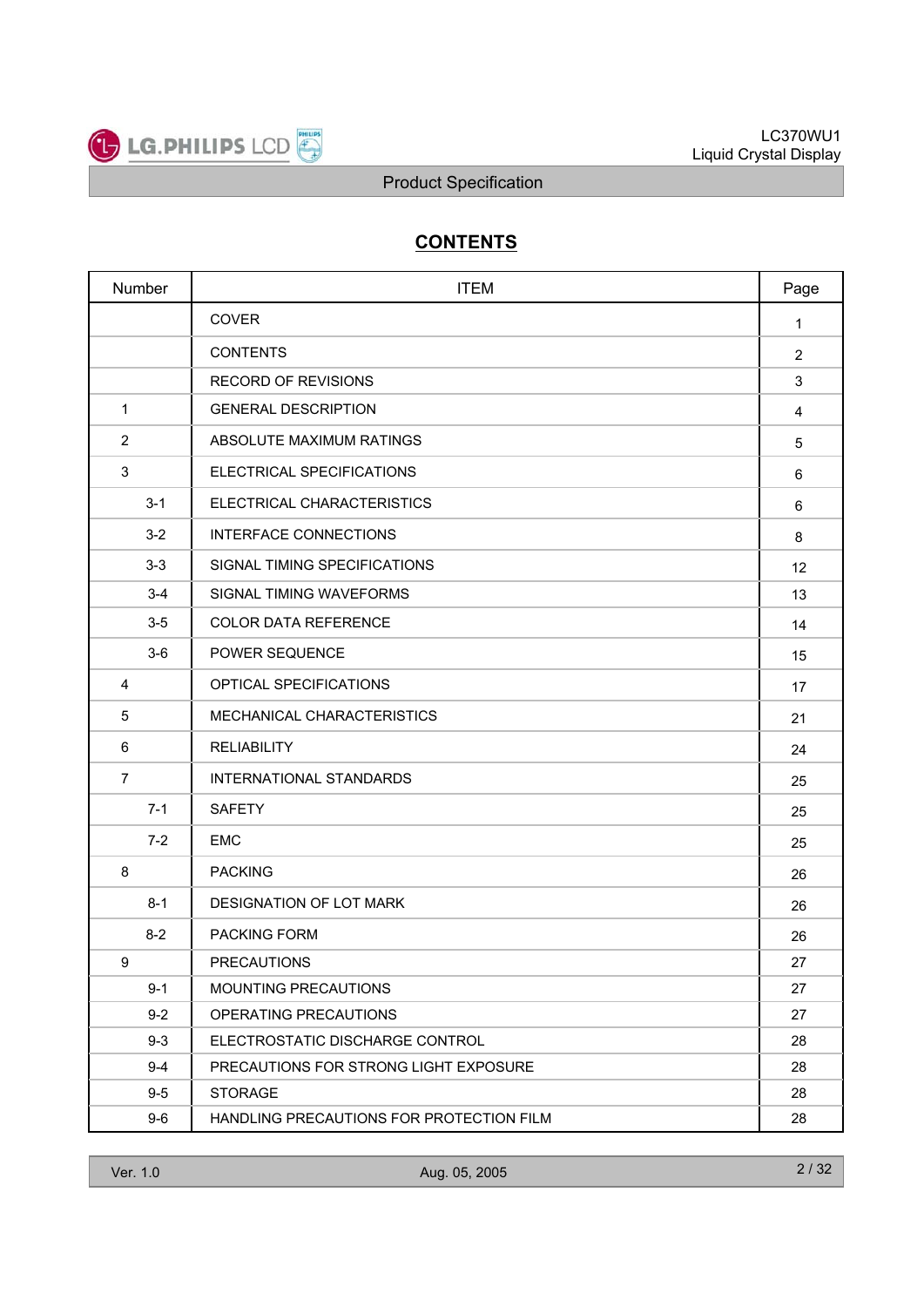

# **RECORD OF REVISIONS**

| Revision No. | <b>Revision Date</b> | Page   | Description                      |
|--------------|----------------------|--------|----------------------------------|
| $1.0\,$      | Aug.05.2005          | $\Box$ | <b>Preliminary Specification</b> |
|              |                      |        |                                  |
|              |                      |        |                                  |
|              |                      |        |                                  |
|              |                      |        |                                  |
|              |                      |        |                                  |
|              |                      |        |                                  |
|              |                      |        |                                  |
|              |                      |        |                                  |
|              |                      |        |                                  |
|              |                      |        |                                  |
|              |                      |        |                                  |
|              |                      |        |                                  |
|              |                      |        |                                  |
|              |                      |        |                                  |
|              |                      |        |                                  |
|              |                      |        |                                  |
|              |                      |        |                                  |
|              |                      |        |                                  |
|              |                      |        |                                  |
|              |                      |        |                                  |
|              |                      |        |                                  |
|              |                      |        |                                  |
|              |                      |        |                                  |
|              |                      |        |                                  |
|              |                      |        |                                  |
|              |                      |        |                                  |
|              |                      |        |                                  |
|              |                      |        |                                  |
|              |                      |        |                                  |
|              |                      |        |                                  |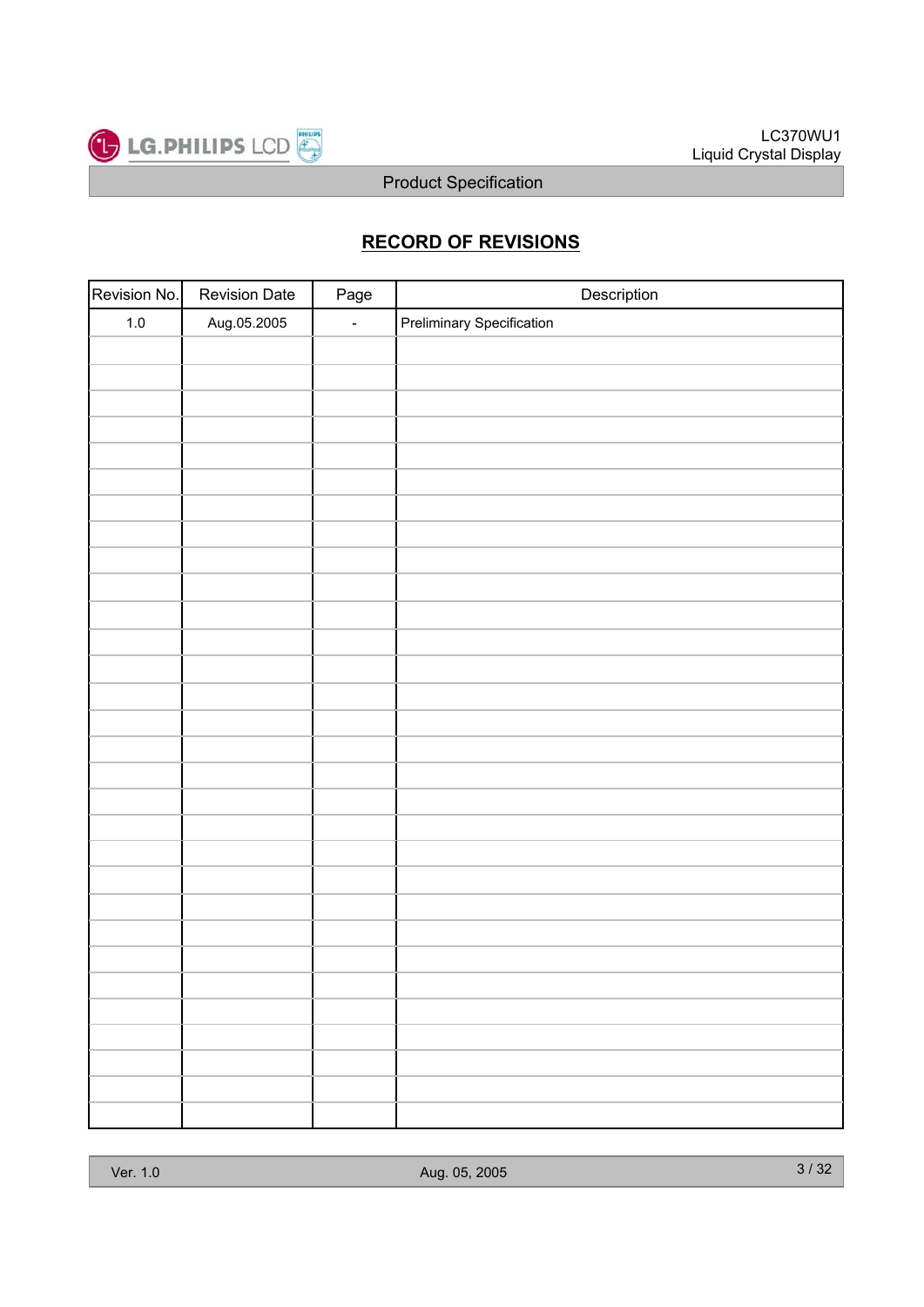

# **1. General Description**

The LC370WU1 is a Color Active Matrix Liquid Crystal Display with an integral External Electrode Fluorescent Lamp(EEFL) backlight system. The matrix employs a-Si Thin Film Transistor as the active element. It is a transmissive display type which is operating in the normally black mode. It has a 37.01 inch diagonally measured active display area with WUXGA resolution (1080 vertical by 1920 horizontal pixel array). Each pixel is divided into Red, Green and Blue sub-pixels or dots which are arrayed in vertical stripes. Gray scale or the luminance of the sub-pixel color is determined with a 8-bit gray scale signal for each dot. Therefore, it can present a palette of more than 16.7M(true) colors.

It has been designed to apply the 8-bit 2-port LVDS interface.

It is intended to support LCD TV, PCTV where high brightness, super wide viewing angle, high color gamut, high color depth and fast response time are important.



# **General Features**

| Active Screen Size    | 37 inches (940.091mm) diagonal                                                   |
|-----------------------|----------------------------------------------------------------------------------|
| Outline Dimension     | 877(H) x 516.8 (V) x 55.5 mm(D) (Typ.)                                           |
| Pixel Pitch           | $0.42675$ mm x 0.42675 mm                                                        |
| Pixel Format          | 1920 horiz. by 1080 vert. Pixels, RGB stripe arrangement                         |
| Color Depth           | 8-bit, 16.7 M colors                                                             |
| Luminance, White      | 500 cd/m <sup>2</sup> (Center 1point, Typ.)                                      |
| Viewing Angle (CR>10) | Viewing angle free (R/L 178 (Typ.), U/D 178 (Typ.)) (TW-IPS Tech. Applied)       |
| Power Consumption     | Total (131.72) W (Typ.) (Logic= 6.72W, Inverter= 125W [I <sub>BI</sub> = 105mA]) |
| Weight                | 10,500 g $(Typ.)$                                                                |
| Display Mode          | Transmissive mode, Normally black                                                |
| Surface Treatment     | Hard coating (3H), Anti-glare treatment of the front polarizer                   |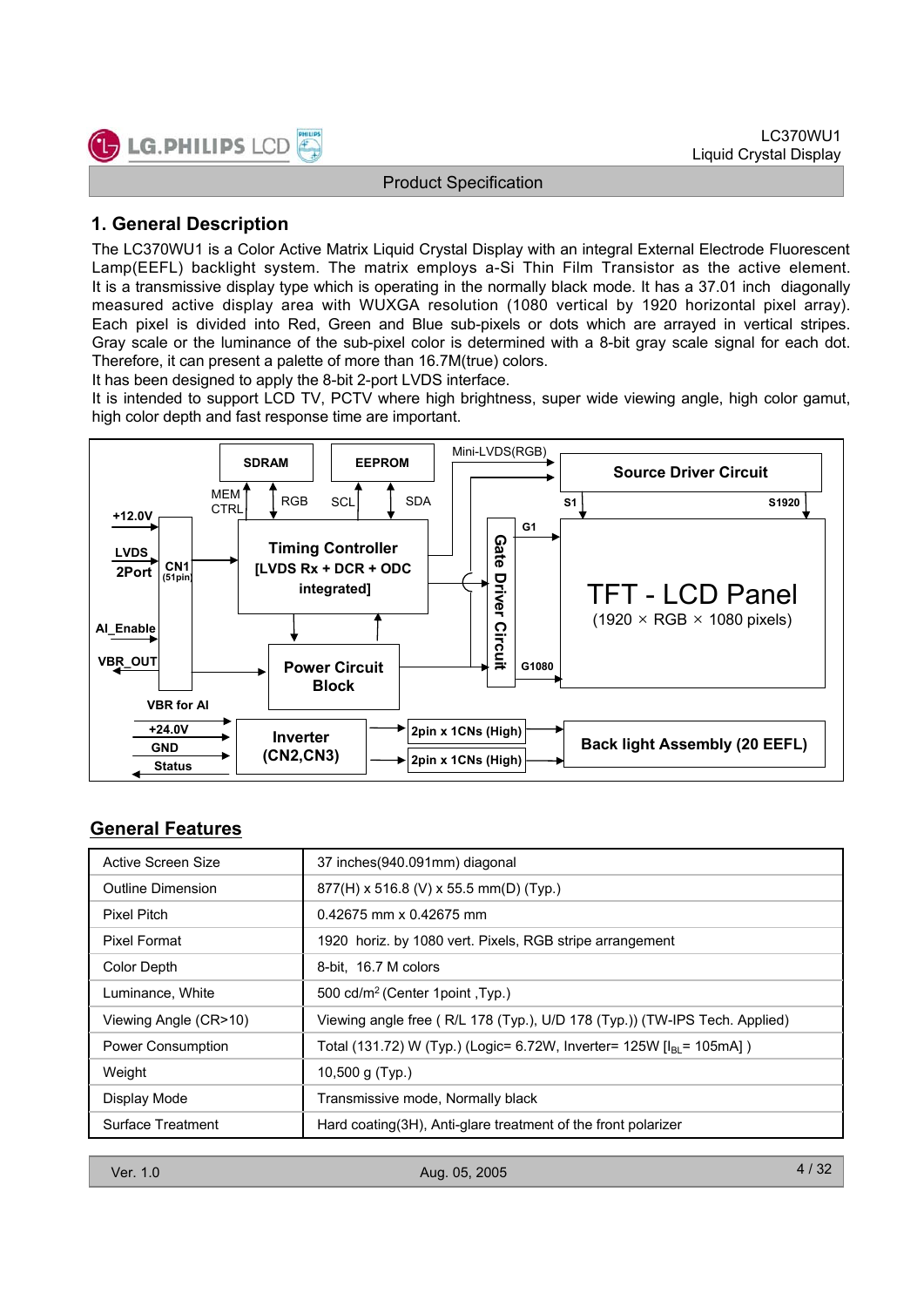# **2. Absolute Maximum Ratings**

The following items are maximum values which, if exceeded, may cause faulty operation or damage to the LCD module.

**Table 1. ABSOLUTE MAXIMUM RATINGS**

|                                   | Parameter  |                | Value   |         |                       | Remark           |  |
|-----------------------------------|------------|----------------|---------|---------|-----------------------|------------------|--|
|                                   |            | Symbol         | Min     | Max     | Unit                  |                  |  |
| Power Input                       | <b>LCM</b> | <b>VLCD</b>    | $-0.3$  | $+14.0$ | <b>V<sub>DC</sub></b> | at $25 \pm 2$ °C |  |
| Voltage<br>Backlight inverter     |            | <b>VBL</b>     | $+21.6$ | $+27.0$ | <b>V<sub>DC</sub></b> | When Operating   |  |
| <b>ON/OFF Control Voltage</b>     |            | <b>VON/OFF</b> | $-0.3$  | $+5.25$ | <b>V<sub>DC</sub></b> |                  |  |
| <b>Brightness Control Voltage</b> |            | <b>VBr</b>     | $-0.3$  | $+5.0$  | <b>V<sub>DC</sub></b> |                  |  |
| <b>Operating Temperature</b>      |            | <b>TOP</b>     | 0       | $+40$   | $^{\circ}C$           |                  |  |
| Storage Temperature               |            | <b>TST</b>     | $-20$   | $+50$   | $^{\circ}C$           | Note 1           |  |
| <b>Operating Ambient Humidity</b> |            | <b>HOP</b>     | 10      | 90      | %RH                   |                  |  |
| Storage Humidity                  |            | <b>HST</b>     | 10      | 90      | %RH                   |                  |  |

Note : 1. Temperature and relative humidity range are shown in the figure below. Wet bulb temperature should be 39 °C Max. and no condensation of water.

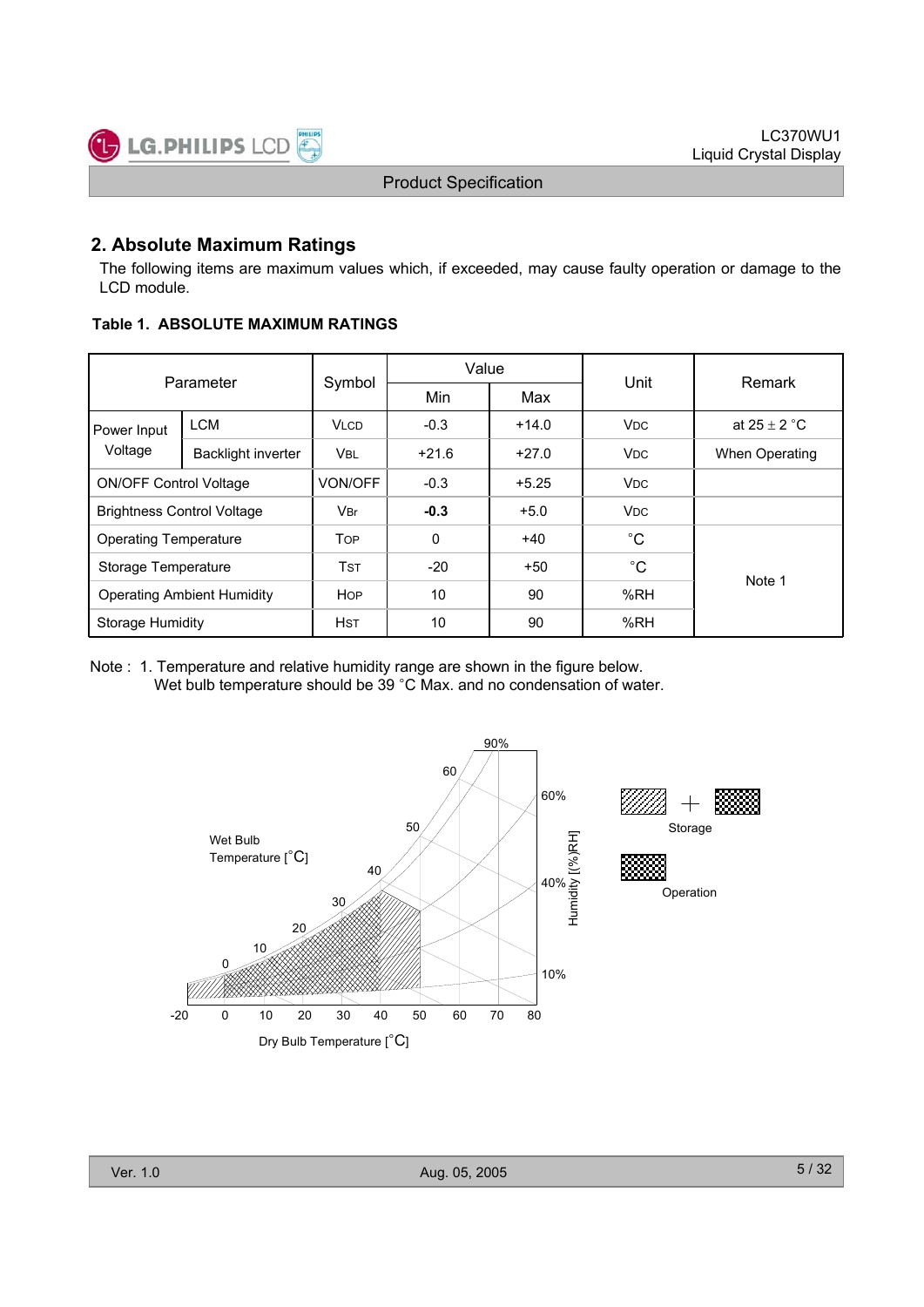# **3. Electrical Specifications**

### **3-1. Electrical Characteristics**

It requires two power inputs. One is employed to power for the LCD circuit. The other Is used for the EEFL backlight and inverter circuit.

#### **Table 2. ELECTRICAL CHARACTERISTICS**

| Parameter                        | Symbol                |                          | Value                    | Unit | <b>Note</b>       |                |
|----------------------------------|-----------------------|--------------------------|--------------------------|------|-------------------|----------------|
|                                  |                       | Min                      | Typ                      | Max  |                   |                |
| Circuit:                         |                       |                          |                          |      |                   |                |
| Power Input Voltage              | <b>VLCD</b>           | 11.4                     | 12.0                     | 12.6 | <b>VDC</b>        |                |
| Permissible Input Ripple Voltage | <b>V<sub>RP</sub></b> |                          | $\overline{\phantom{a}}$ | 200  | mV <sub>P-P</sub> |                |
|                                  | <b>ILCD</b>           | $\overline{\phantom{0}}$ | 560                      | 730  | mA                |                |
| Power Input Current              |                       |                          | 740                      | 960  | mA                | $\overline{2}$ |
| Power Consumption                | PLCD                  | ۰                        | 6.72                     | 8.76 | Watt              |                |
| Rush current                     | <b>RUSH</b>           | $\overline{\phantom{0}}$ |                          | 4.0  | A                 | 3              |

- Note : 1. The specified current and power consumption are under the  $V_{LCD}$ =12.0V, 25 ± 2°C, f<sub>V</sub>=60Hz condition whereas mosaic pattern(8 x 6) is displayed and  $f<sub>V</sub>$  is the frame frequency.
	- 2. The current is specified at the maximum current pattern.
	- 3. The duration of rush current is about 5ms and rising time of power input is 1ms (min.).



Mosaic Pattern(8 x 6)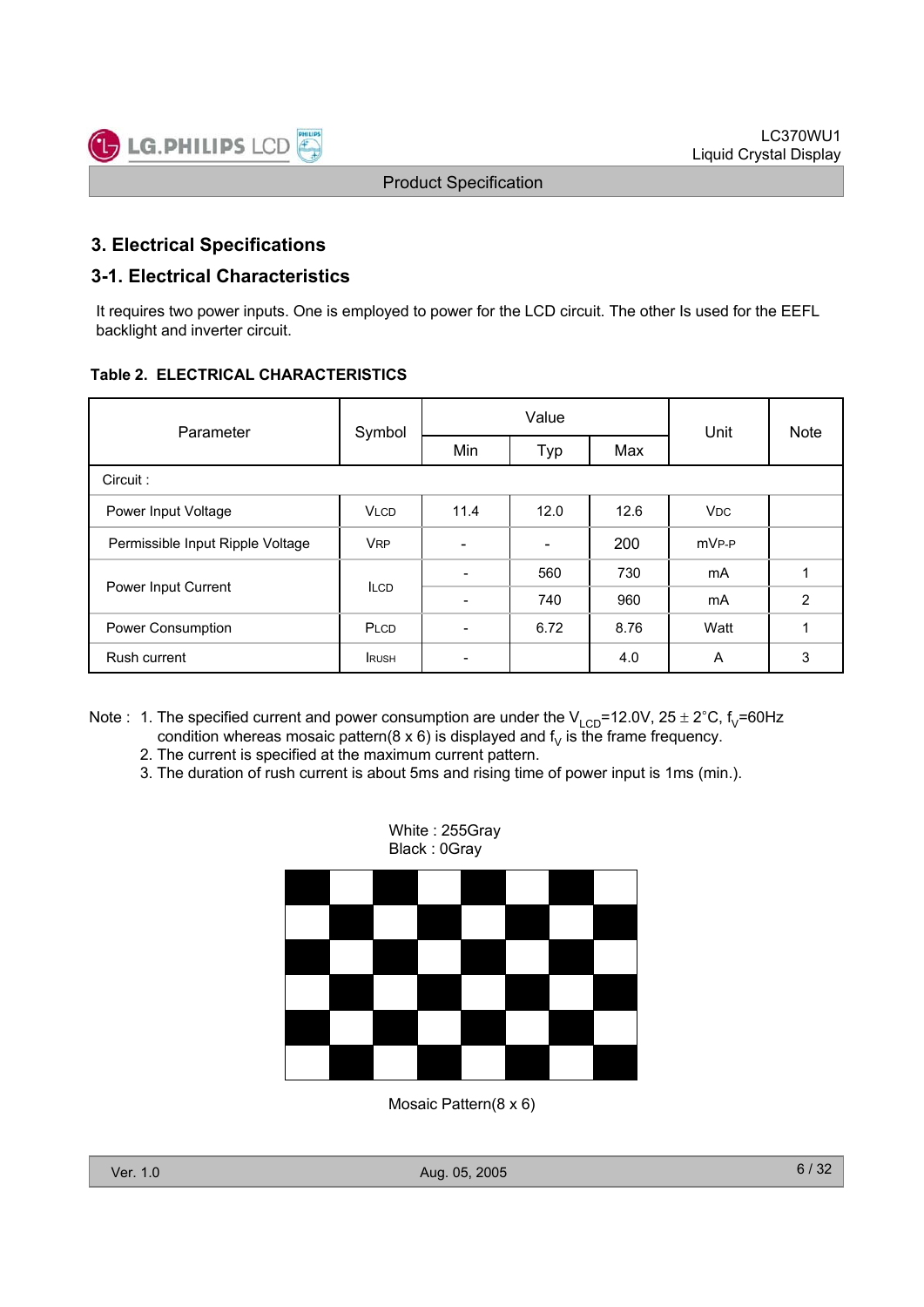

### **Table 2. ELECTRICAL CHARACTERISTICS (Continue)**

| Parameter                                     |        |            |            | Value                    | Unit   | <b>Note</b> |                       |      |
|-----------------------------------------------|--------|------------|------------|--------------------------|--------|-------------|-----------------------|------|
|                                               |        | Symbol     | Min        | Typ                      | Max    |             |                       |      |
| Inverter:                                     |        |            |            |                          |        |             |                       |      |
| Power Input Voltage                           |        |            | <b>VBL</b> | 22.8                     | 24.0   |             | <b>V<sub>DC</sub></b> |      |
| Power Supply Input Voltage Ripple             |        |            | $-0.2$     |                          | 0.2    | $Vp-p$      | 1                     |      |
| <b>Unloading Input Voltage</b>                |        |            |            |                          | 27.0   | <b>Vdc</b>  |                       |      |
| Operating                                     |        | <b>IBL</b> | 4.7        | 5.2                      | 5.7    | A           |                       |      |
| Power Input Current                           |        | Turn On    |            | $\overline{\phantom{a}}$ | 6.0    | 6.5         | A                     | 1, 2 |
| Power Consumption                             |        |            | PBL        | $\overline{\phantom{a}}$ | 125    | 132         | W                     |      |
| <b>Brightness Adjust</b><br>Input Voltage for |        |            | <b>VBR</b> | $\mathbf 0$              |        | 3.3         | <b>V<sub>DC</sub></b> | 3    |
| Control System                                | On/Off | <b>On</b>  | V on       | 3.0                      |        | 5.0         | <b>V<sub>DC</sub></b> |      |
| Signals                                       |        | Off        | V off      | $-0.3$                   | 0.0    | 0.5         | <b>VDC</b>            |      |
| Lamp :                                        |        |            |            |                          |        |             |                       |      |
| Life Time                                     |        |            |            | 50,000                   | 60,000 |             | <b>Hrs</b>            | 4    |

Notes :

1. Electrical characteristics are determined after the unit has been 'ON' and stable for approximately 120 minutes at  $25+2$ °C

The specified current and power consumption are under the typical supply Input voltage, it is total power consumption.

The ripple voltage of the power supply input voltage is under 0.2 Vp-p.

LPL recommend Input Voltage is  $24.0V \pm 5\%$ .

2. It is not inrush current, it is the current at turn on time.

#### 3. Brightness Control.

This VBR Voltage control brightness.

| <b>VBR Voltage</b> | <b>Function</b>                     |  |  |  |
|--------------------|-------------------------------------|--|--|--|
| 3.3V               | Maximum Brightness (100%)           |  |  |  |
| ٥V                 | Minimum Brightness $(20 \sim 30\%)$ |  |  |  |

4. The life is determined as the time at which luminance of the lamp is 50% compared to that of initial value at the typical lamp current on condition of continuous operating at  $25 \pm 2^{\circ}$ C. Specified value is when lamp is aligned horizontally.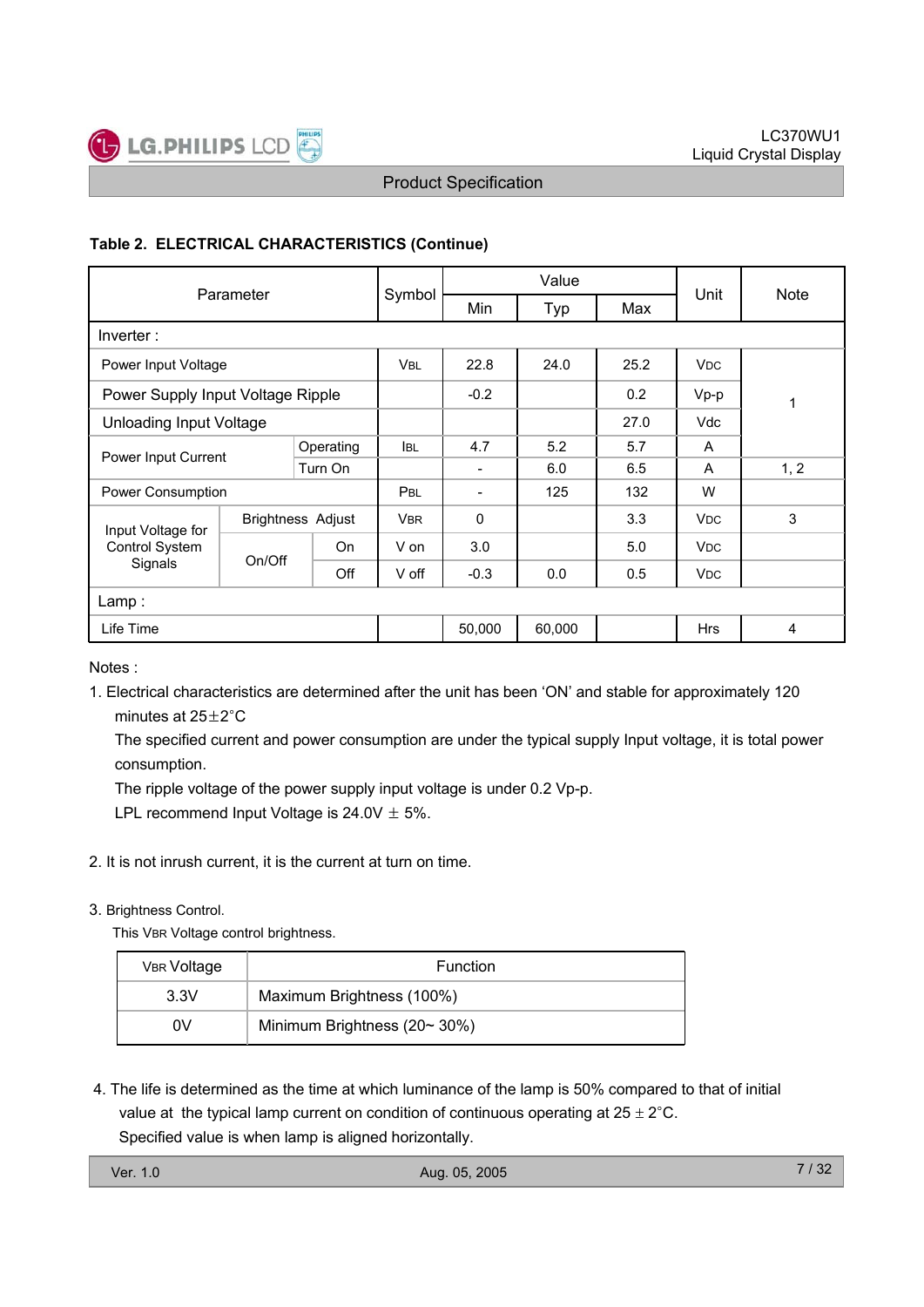# **3-2. Interface Connections**

**LG.PHILIPS LCD** 

This LCD module employs two kinds of interface connection, a 51-pin connector is used for the module electronics and two 12-pin connectors are used for the integral backlight system.

#### **3-2-1. LCD Module**

- LCD Connector(CN1): FI-R51S-HF(manufactured by JAE)

- Mating Connector : FI-R51HL(JAE)

#### **Table 3. MODULE CONNECTOR(CN1) PIN CONFIGURATION**

| No.            | Symbol             | Description             | <b>No</b> | Symbol            | Description              |
|----------------|--------------------|-------------------------|-----------|-------------------|--------------------------|
| $\mathbf{1}$   | <b>GND</b>         | Ground                  | 27        | Reserved          | No connection or GND     |
| 2              | Reserved (NC)      | No connection           | 28        | <b>RE0N</b>       | SECOND CHANNEL 0-        |
| 3              | Reserved (NC)      | No connection           | 29        | <b>RE0P</b>       | SECOND CHANNEL 0+        |
| $\overline{4}$ | Reserved (NC)      | No connection           | 30        | RE <sub>1N</sub>  | <b>SECOND CHANNEL 1-</b> |
| 5              | Reserved (NC)      | No connection           | 31        | RE <sub>1</sub> P | <b>SECOND CHANNEL 1+</b> |
| 6              | Reserved (NC)      | No connection           | 32        | RE <sub>2N</sub>  | <b>SECOND CHANNEL 2-</b> |
| 7              | <b>LVDS</b> select | Select LVDS Data format | 33        | RE <sub>2</sub> P | SEC'OND CHANNEL 2+       |
| 8              | <b>VBR EXT</b>     | <b>External VBR</b>     | 34        | <b>GND</b>        | Ground                   |
| 9              | VBR OUT            | <b>VBR</b> output       | 35        | <b>RECLKN</b>     | SECOND CLOCK CHANNEL C-  |
| 10             | <b>DCR Enable</b>  | 'H'=Enable, 'L'=Disable | 36        | <b>RECLKP</b>     | SECOND CLOCK CHANNEL C+  |
| 11             | <b>GND</b>         | Ground                  | 37        | <b>GND</b>        | Ground                   |
| 12             | RO <sub>0</sub> N  | FIRST CHANNEL 0-        | 38        | RE3N              | <b>SECOND CHANNEL 3-</b> |
| 13             | RO <sub>OP</sub>   | FIRST CHANNEL 0+        | 39        | RE3P              | <b>SECOND CHANNEL 3+</b> |
| 14             | RO <sub>1</sub> N  | <b>FIRST CHANNEL 1-</b> | 40        | Reserved (NC)     | No connection            |
| 15             | RO <sub>1</sub> P  | FIRST CHANNEL 1+        | 41        | Reserved (NC)     | No connection            |
| 16             | RO <sub>2N</sub>   | FIRST CHANNEL 2-        | 42        | Reserved          | No connection or GND     |
| 17             | RO <sub>2N</sub>   | FIRST CHANNEL 2+        | 43        | Reserved          | No connection or GND     |
| 18             | <b>GND</b>         | Ground                  | 44        | <b>GND</b>        | Ground                   |
| 19             | <b>ROCLKN</b>      | FIRST CLOCK CHANNEL C-  | 45        | <b>GND</b>        | Ground                   |
| 20             | <b>ROCLKP</b>      | FIRST CLOCK CHANNEL C+  | 46        | <b>GND</b>        | Ground                   |
| 21             | <b>GND</b>         | Ground                  | 47        | NC                | No connection            |
| 22             | RO <sub>3</sub> N  | <b>FIRST CHANNEL 3-</b> | 48        | <b>VLCD</b>       | Power Supply +12.0V      |
| 23             | RO <sub>3</sub> P  | FIRST CHANNEL 3+        | 49        | <b>VLCD</b>       | Power Supply +12.0V      |
| 24             | Reserved (NC)      | No connection           | 50        | <b>VLCD</b>       | Power Supply +12.0V      |
| 25             | Reserved (NC)      | No connection           | 51        | <b>VLCD</b>       | Power Supply +12.0V      |
| 26             | Reserved           | No connection or GND    |           |                   |                          |

Notes : 1. All GND(ground) pins should be connected together to the LCD module's metal frame.

2. If DCR function should be enable('H'),

10th pin must be connected to serial resistor which value is under 1k ohm.

- 3. All VLCD (power input) pins should be connected together.
- 4. All Input levels of LVDS signals are based on the IEA 664 Standard.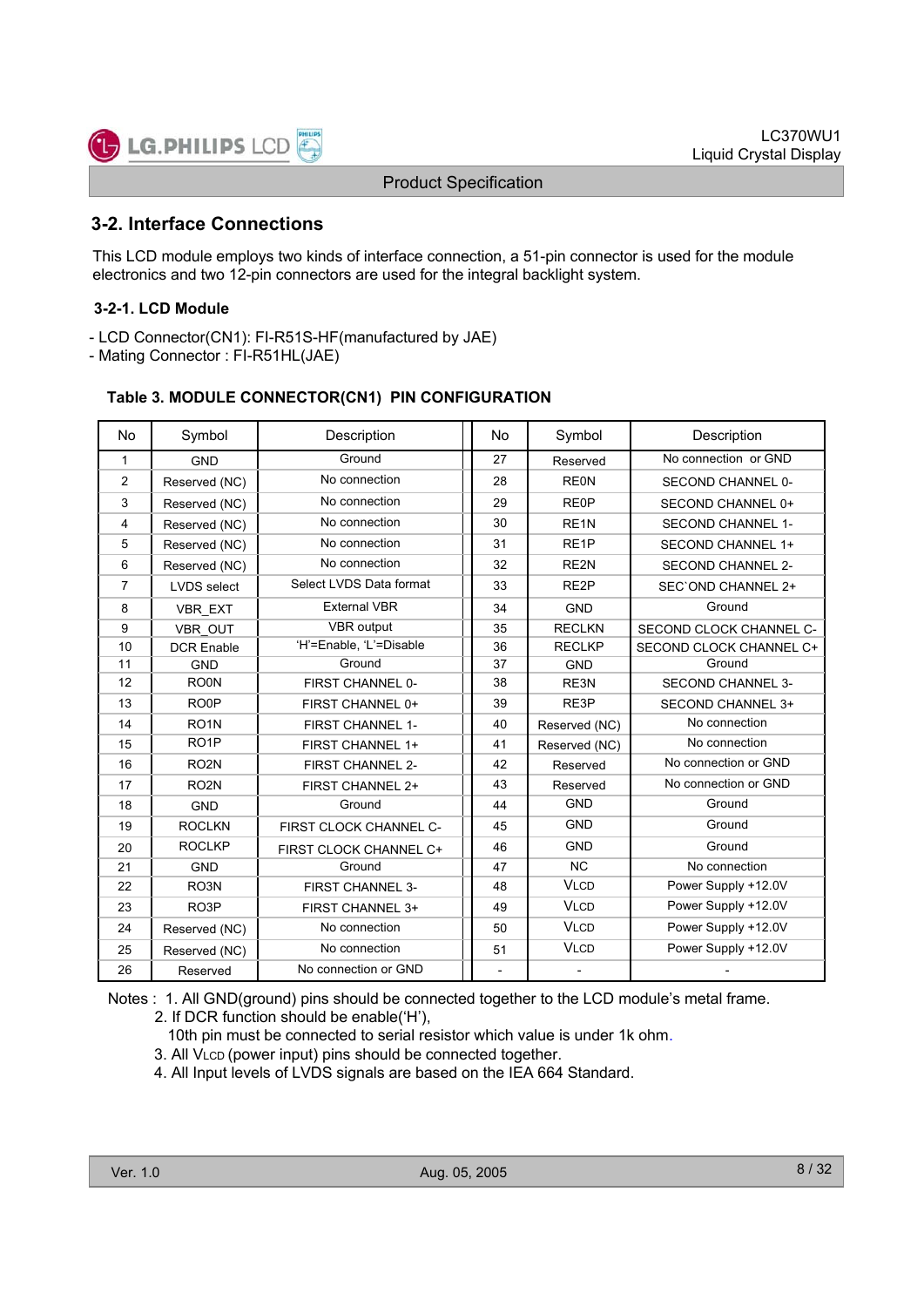

# **Table 4. Required signal assignment for Flat Link (Thine : THC63LVD823) Transmitter(Pin7="L)**

| <b>Host System</b><br>24 Bit                                                                                                                                                                                                                              | THC63LVD823<br>or Compatible                                                                                                                                                                                                                                                                                                                                                                                                         | FI-R51S-HF                                                                                                                                                                                                                                                                                                                                                                                                                                                          | <b>Timing</b><br><b>Controller</b>                                                                                                                                                                                                                                                                               |
|-----------------------------------------------------------------------------------------------------------------------------------------------------------------------------------------------------------------------------------------------------------|--------------------------------------------------------------------------------------------------------------------------------------------------------------------------------------------------------------------------------------------------------------------------------------------------------------------------------------------------------------------------------------------------------------------------------------|---------------------------------------------------------------------------------------------------------------------------------------------------------------------------------------------------------------------------------------------------------------------------------------------------------------------------------------------------------------------------------------------------------------------------------------------------------------------|------------------------------------------------------------------------------------------------------------------------------------------------------------------------------------------------------------------------------------------------------------------------------------------------------------------|
| R10/R20<br>R11/R21<br>R12/R22<br>R13/R23<br>R14/R24<br>R15/R25<br>R16/R26<br>R17/R27<br>G10/G20<br>G11/G21<br>G12/G22<br>G13/G23<br>G14/G24<br>G15/G25<br>G16/G26<br>G17/G27<br>B10/B20<br>B11/B21<br>B12/B22<br>B13/B23<br>B14/B24<br>B15/B25<br>B16/B26 | 53/81<br>54/82<br>TA1-TA1+ <sup>1</sup> 48<br>57/83<br>58/84<br>TB1-/TB1+ 46<br>59/85<br>TC1-/TC1+ $\frac{1}{43}$<br>60/86<br>51/79<br><b>TCLK1</b><br>52/80<br>TCLK1+<br>63/91<br>TD1-/TD1+ 39<br>64/92<br>65/93<br>66/94<br>TA2-/TA2+ 36<br>67/95<br>TB2-/TB2+ $\overline{34}$<br>68/96<br>61/89<br>TC2-/TC2+ $\boxed{31}$<br>62/90<br>TCLK2-<br>73/99<br>TCLK2+<br>74/100<br>TD2-/TD2+27<br>75/1<br>76/2<br>77/5<br>78/6<br>69/97 | 49<br>12<br>$\frac{100\Omega}{5}$<br>13<br>47<br>14<br><u>100Ω</u> ≶<br>15<br>44<br>16<br>100 $\Omega \lessgtr$<br>17<br>42<br>19<br>$\frac{100\Omega}{5}$<br>41<br>20<br>40<br>22<br>$\frac{100\Omega}{5}$<br>23<br>37<br>28<br>$100\Omega \leq$<br>29<br>35<br>30<br><u>100Ω ≶</u><br>31<br>32<br>32<br>$\frac{100\Omega}{5}$<br>33<br>30<br>35<br>$\frac{100\Omega}{5}$<br>29<br>36<br>28<br>38<br><u>100Ω</u> ≶<br>39<br>₩<br>$\overline{7}$<br><b>WV</b><br>10 | RxO0-<br>RxO0+<br>RxO <sub>1</sub> -<br><b>RxO1+</b><br>RxO <sub>2</sub> -<br>RxO <sub>2+</sub><br>RxOCLK-<br>RxOCLK+<br>RxO <sub>3</sub> -<br>RxO <sub>3+</sub><br>RxE0-<br>RxE0+<br>RxE1-<br>RxE1+<br>RxE2-<br>RxE <sub>2+</sub><br>RxECLKIN-<br>RxECLKIN+<br>RxE3-<br>RxE3+<br>LG / DISM<br><b>DCR Enable</b> |
| B17/B27<br>Hsync<br>Vsync<br>Data Enable<br><b>CLOCK</b>                                                                                                                                                                                                  | 70/98<br>7<br>8<br>9<br>10                                                                                                                                                                                                                                                                                                                                                                                                           | Ground                                                                                                                                                                                                                                                                                                                                                                                                                                                              | <b>LCD Module</b>                                                                                                                                                                                                                                                                                                |

Note:

- 1. The LCD module uses a 100 Ohm( $\Omega$ ) resistor between positive and negative lines of each receiver input.
- 2. Refer to LVDS transmitter data sheet for detail descriptions. (THC63LVD823 or Compatible)
- 3. '7' means MSB and '0' means LSB at R,G,B pixel data.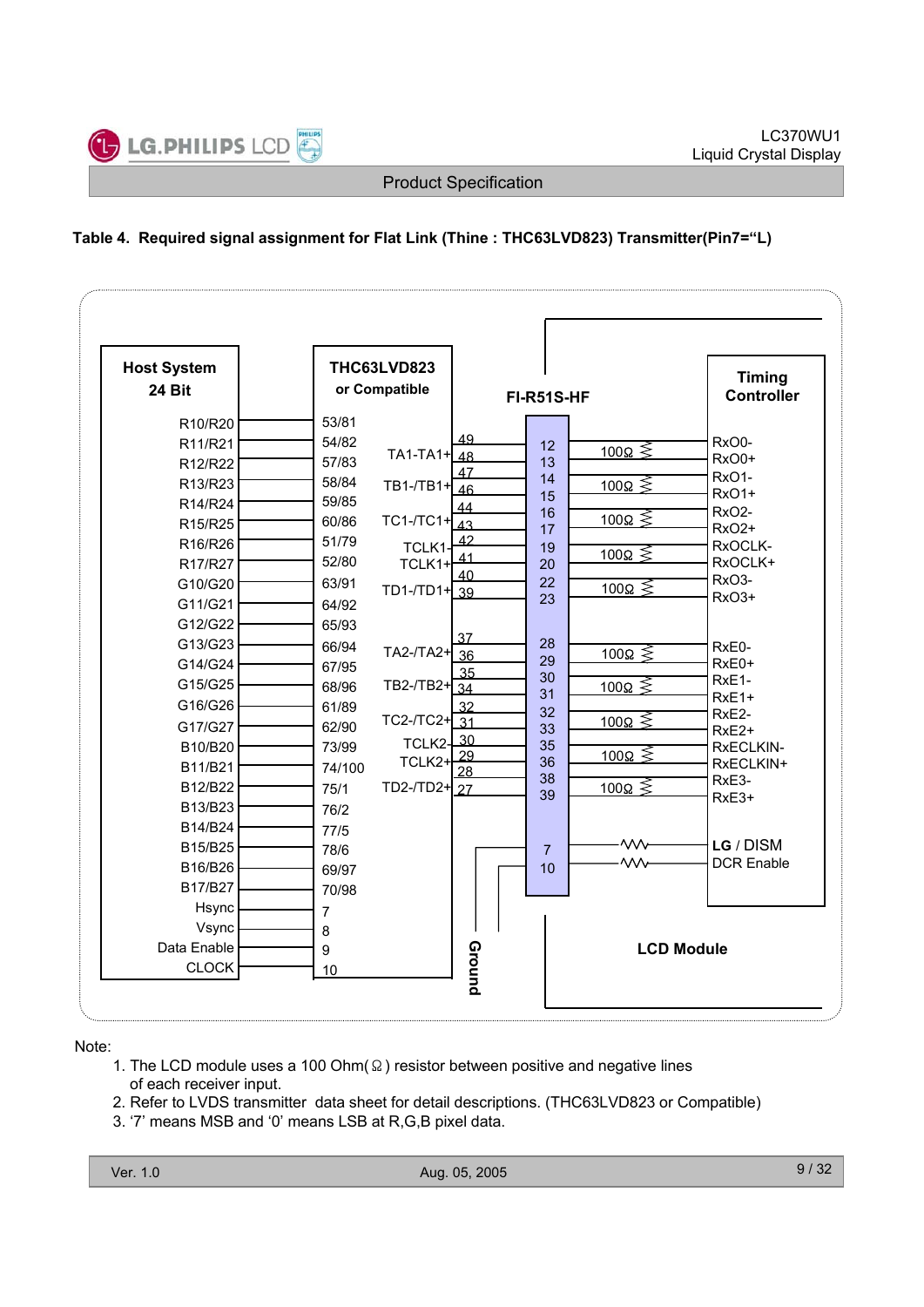# **Table 5. Required signal assignment for Flat Link (Thine : THC63LVD823) Transmitter(Pin7="H")**

| <b>Host System</b> |        | THC63LVD823      |                 |                |                   | <b>Timing</b>     |  |
|--------------------|--------|------------------|-----------------|----------------|-------------------|-------------------|--|
| 24 Bit             |        | or Compatible    |                 | FI-R51S-HF     |                   | <b>Controller</b> |  |
| R10/R20            | 51/79  | TA1+/TA1-        |                 | 12             |                   |                   |  |
| R11/R21            | 52/80  |                  | 48              | 13             | 100 $\Omega \leq$ |                   |  |
| R12/R22            | 53/81  | TB1+/TB1-        | 49              | 14             |                   | RxO0-/RxO0+       |  |
| R13/R23            | 54/82  |                  | 46              | 15             | 100 $\Omega \leq$ | RxO1-/RxO1+       |  |
| R14/R24            | 57/83  | <b>TC1+/TC1-</b> | 47              | 16             |                   | RxO2-/RxO2+       |  |
| R15/R25            | 58/84  |                  | 43              | 17             |                   | RxOCLK-           |  |
| R16/R26            | 59/85  | TCLK1+           | 44              | 19             | 100 $\Omega \leq$ | RxOCLK+           |  |
| R17/R27            | 60/86  | TCLK1-           | 41              | 20             |                   | RxO3-/RxO3+       |  |
| G10/G20            | 61/89  |                  | 42              | 22             | 100 $\Omega \leq$ |                   |  |
| G11/G21            | 62/90  | TD1+/TD1-        | 39              | 23             |                   |                   |  |
| G12/G22            | 63/91  |                  | 40              |                |                   |                   |  |
| G13/G23            | 64/92  | TA2+/TA2-        | 36              | 28             | 100 $\Omega \leq$ | RxE0-/RxE0+       |  |
| G14/G24            | 65/93  |                  | 37              | 29             |                   | $RxE1-/RxE1+$     |  |
| G15/G25            | 66/94  | TB2+/TB2-        | 34              | 30             | 100Ω $\leq$       | RxE2-/RxE2+       |  |
| G16/G26            | 67/95  |                  | 35              | 31             |                   | RxECLKIN-         |  |
| G17/G27            | 68/96  | <b>TC2+/TC2-</b> | 31              | 32             | 100 $\Omega \leq$ | RxECLKIN+         |  |
| B10/B20            | 69/97  |                  | 32              | 33             |                   | RxE3-/RxE3+       |  |
| B11/B21            | 70/98  | TCLK2+           | 29              | 35             | 100 $\Omega \leq$ |                   |  |
| B12/B22            | 73/99  | TCLK2-           | 30              | 36             |                   |                   |  |
| B13/B23            | 74/100 |                  | $\overline{27}$ | 38             |                   |                   |  |
| B14/B24            | 75/1   | $TD2+/TD2$       | 28              | 39             | ₩                 | LG / DISM         |  |
| B15/B25            | 76/2   |                  |                 |                | $\mathsf{w}$      | <b>DCR Enable</b> |  |
| B16/B26            | 77/5   |                  |                 | $\overline{7}$ |                   |                   |  |
| B17/B27            | 78/6   |                  |                 | 10             |                   |                   |  |
| Hsync              | 7      |                  |                 |                |                   |                   |  |
| Vsync              | 8      |                  |                 |                |                   |                   |  |
| Data Enable        | 9      |                  |                 |                |                   |                   |  |
| <b>CLOCK</b>       | 10     |                  | λς              |                | <b>LCD Module</b> |                   |  |

Note:

- 1. The LCD module uses a 100 Ohm( $\Omega$ ) resistor between positive and negative lines of each receiver input.
- 2. Refer to LVDS transmitter data sheet for detail descriptions. (THC63LVD823 or Compatible)
- 3. '7' means MSB and '0' means LSB at R,G,B pixel data.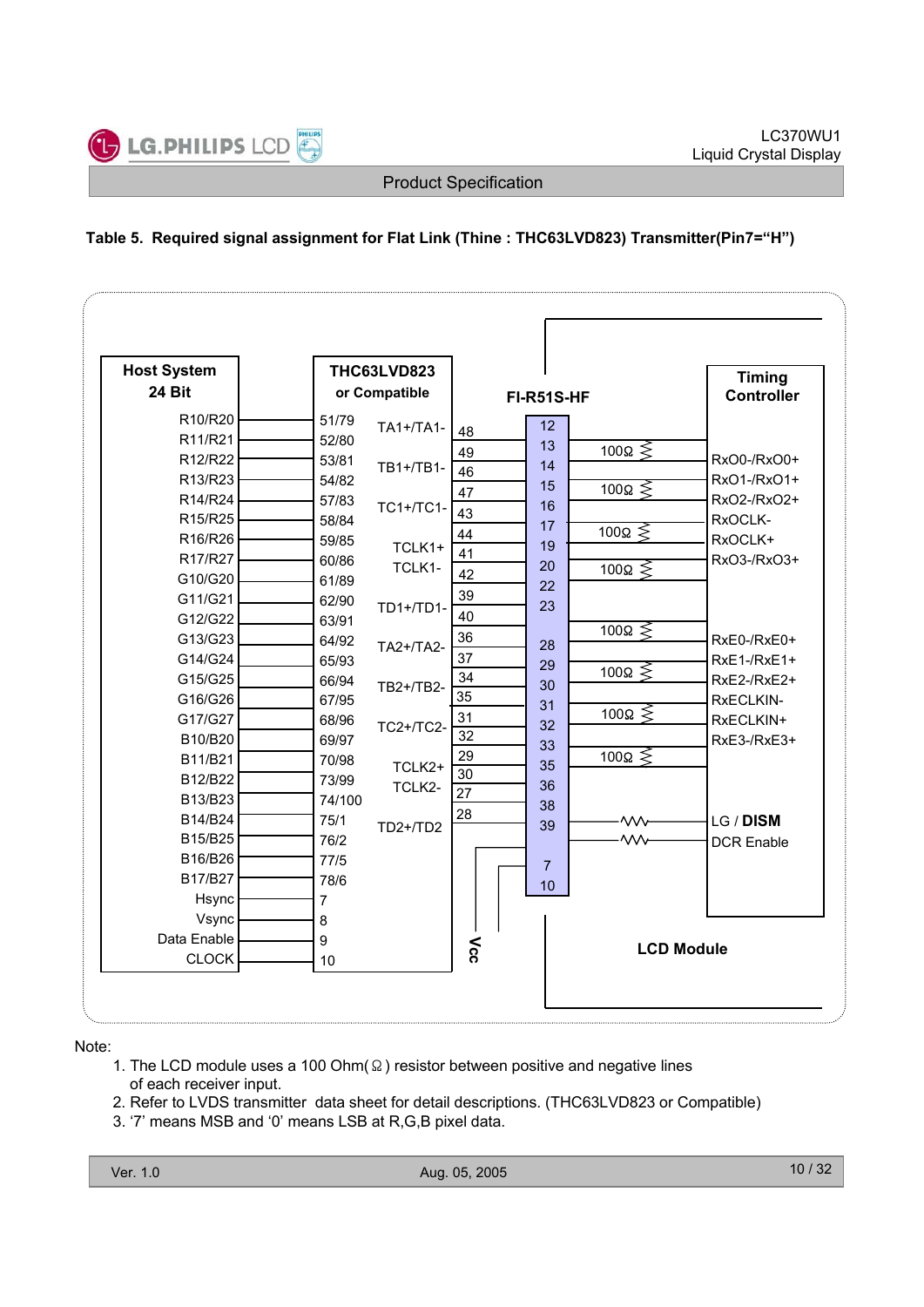

#### **3-2-2. Backlight Inverter**

Input Connector -Inverter Connector : S12B-PHA-SM3(manufactured by JST) -Mating Connector : PHR-12 Status Connector -Inverter Connector : 20022WR-02A00(manufactured by Yeon Ho co., Korea) -Mating Connector : 20022HR-02S00(manufactured by Yeon Ho co., Korea)

#### **Table 6. INVERTER CONNECTOR PIN CONFIGULATION**

| Pin No         | Symbol                                                       | Description         | Master        | Slave      | <b>Note</b>    |  |  |  |  |  |
|----------------|--------------------------------------------------------------|---------------------|---------------|------------|----------------|--|--|--|--|--|
| 1              | <b>VBL</b>                                                   | Power Supply +24.0V | VBL           | VBL        |                |  |  |  |  |  |
| $\overline{2}$ | VBL                                                          | Power Supply +24.0V | VBL           | VBL        |                |  |  |  |  |  |
| 3              | VBL                                                          | Power Supply +24.0V | VBL           | <b>VBL</b> |                |  |  |  |  |  |
| 4              | VBL                                                          | Power Supply +24.0V | VBL           | <b>VBL</b> |                |  |  |  |  |  |
| 5              | VBL                                                          | Power Supply +24.0V | VBL           | VBL        |                |  |  |  |  |  |
| 6              | <b>GND</b>                                                   | POWER GND           | <b>GND</b>    | <b>GND</b> |                |  |  |  |  |  |
| $\overline{7}$ | <b>GND</b>                                                   | POWER GND           | <b>GND</b>    | <b>GND</b> |                |  |  |  |  |  |
| 8              | <b>GND</b>                                                   | POWER GND           | <b>GND</b>    | <b>GND</b> | 1              |  |  |  |  |  |
| 9              | <b>GND</b>                                                   | POWER GND           | <b>GND</b>    | <b>GND</b> |                |  |  |  |  |  |
| 10             | <b>GND</b>                                                   | POWER GND           | <b>GND</b>    | <b>GND</b> |                |  |  |  |  |  |
| 11             | <b>VBR</b>                                                   | $0V \sim 3.3V$      | <b>VBR</b>    | Don't care | $\overline{2}$ |  |  |  |  |  |
| 12             | On/Off                                                       | $0V \sim 5.0V$      | On/Off        | Don't care | 3              |  |  |  |  |  |
|                | Option Pin(Lamp Open Status Detection)                       |                     |               |            |                |  |  |  |  |  |
| 1              | <b>GND</b>                                                   | POWER GND           | <b>GND</b>    |            |                |  |  |  |  |  |
| $\overline{2}$ | Upper 3.0V(Normal),<br><b>Status</b><br>Under 0.7V(Abnormal) |                     | <b>Status</b> |            |                |  |  |  |  |  |



Note : 1. GND should be connected to the LCD module's metal frame.

- 2. Minimum Brightness : VBR = 0.0V Maximum Brightness : VBR = 3.3V
- 3. VON : 3.0 ~ 5.0V  $V$ OFF :  $-0.3 \sim 0.7$ V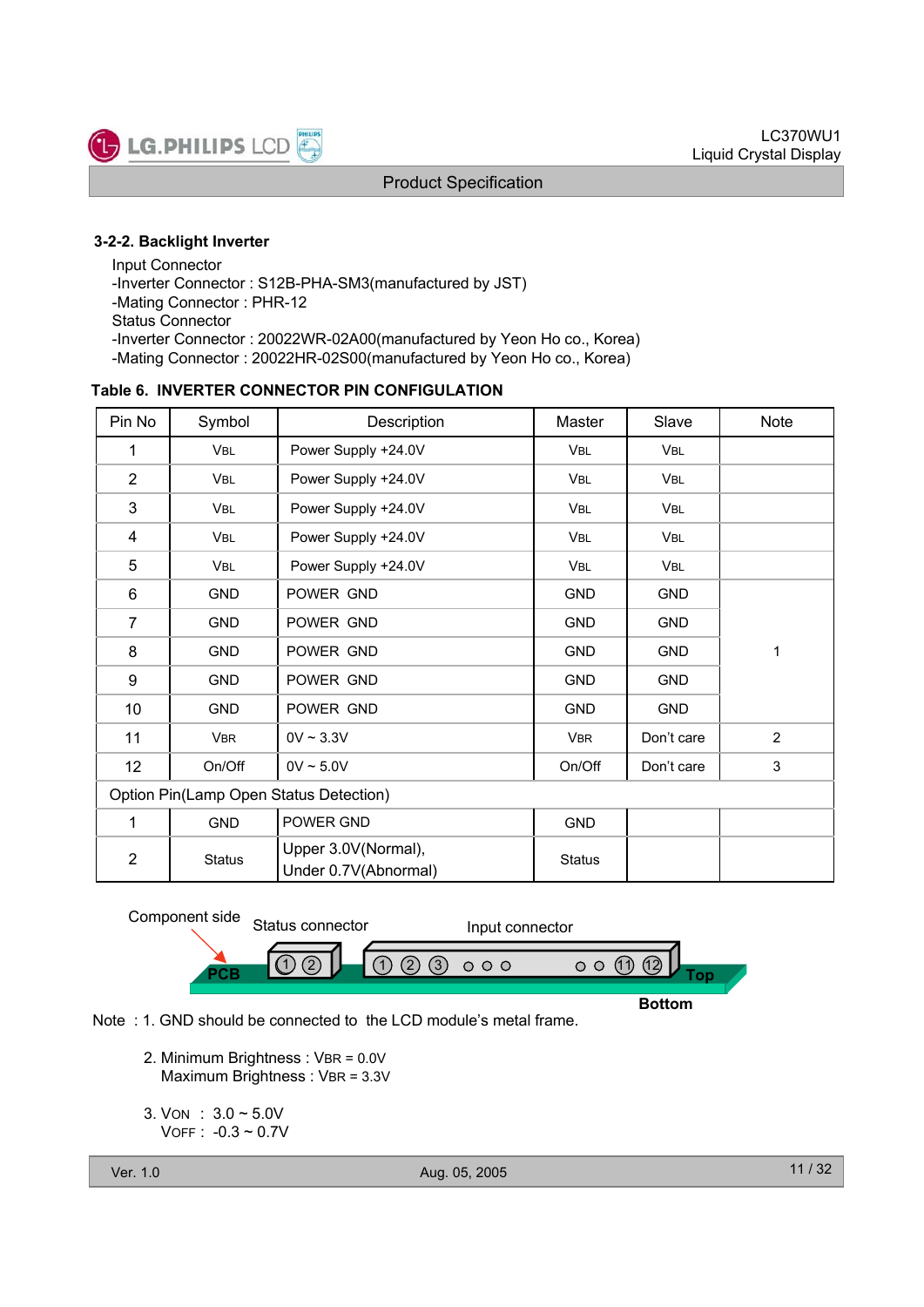# **3-3. Signal Timing Specifications**

Table 7 shows the signal timing required at the input of the LVDS transmitter. All of the interface signal timing should be satisfied with the following specification for normal operation.

### **Table 7. TIMING TABLE**

| <b>ITEM</b> |                   | Symbol          | Min                      | Typ  | Max                      | Unit  | <b>Note</b> |
|-------------|-------------------|-----------------|--------------------------|------|--------------------------|-------|-------------|
|             | Display<br>Period | t <sub>HV</sub> | $\overline{\phantom{a}}$ | 960  | $\overline{\phantom{a}}$ | tclk  |             |
| Horizontal  | <b>Blank</b>      | <b>t</b> HB     | 100                      | 140  | 320                      | tclk  |             |
|             | Total             | $t_{HP}$        | 1060                     | 1100 | 1280                     | tclk  | 2200/2      |
|             | Display<br>Period | $t_{VV}$        | $\overline{\phantom{a}}$ | 1080 | $\overline{\phantom{a}}$ | Lines |             |
| Vertical    | <b>Blank</b>      | tv <sub>B</sub> | 11                       | 45   | 69                       | Lines |             |
|             | Total             | $t_{VP}$        | 1091                     | 1125 | 1149                     | Lines |             |

| <b>ITEM</b> |             | Symbol | Min  | Typ   | Max  | Unit       | <b>Note</b> |
|-------------|-------------|--------|------|-------|------|------------|-------------|
|             | <b>DCLK</b> | TCLK   | 70   | 74.25 | 77   | <b>MHz</b> | 148.5/2     |
| Frequency   | Horizontal  | Tн     | 65.5 | 67.5  | 68.9 | <b>KHz</b> |             |
|             | Vertical    | ī۷     | 57   | 60    | 63   | Hz         |             |

Note : The Input of HSYNC & VSYNC signal does not have an effect on normal operation(DE Only Mode). The performance of the electro-optical characteristics may be influenced by variance of the vertical refresh rate.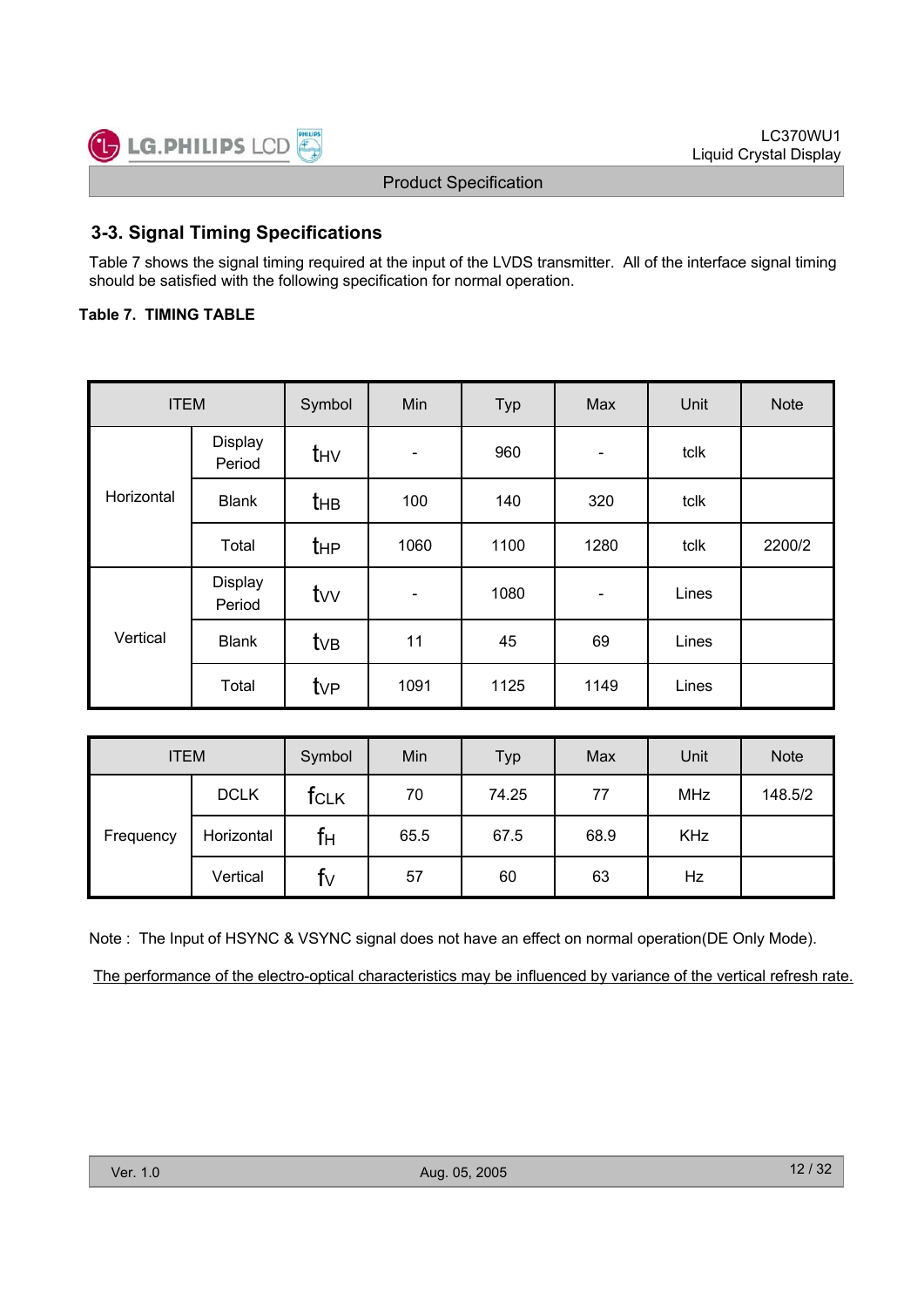

## **3-4. Signal Timing Waveforms**

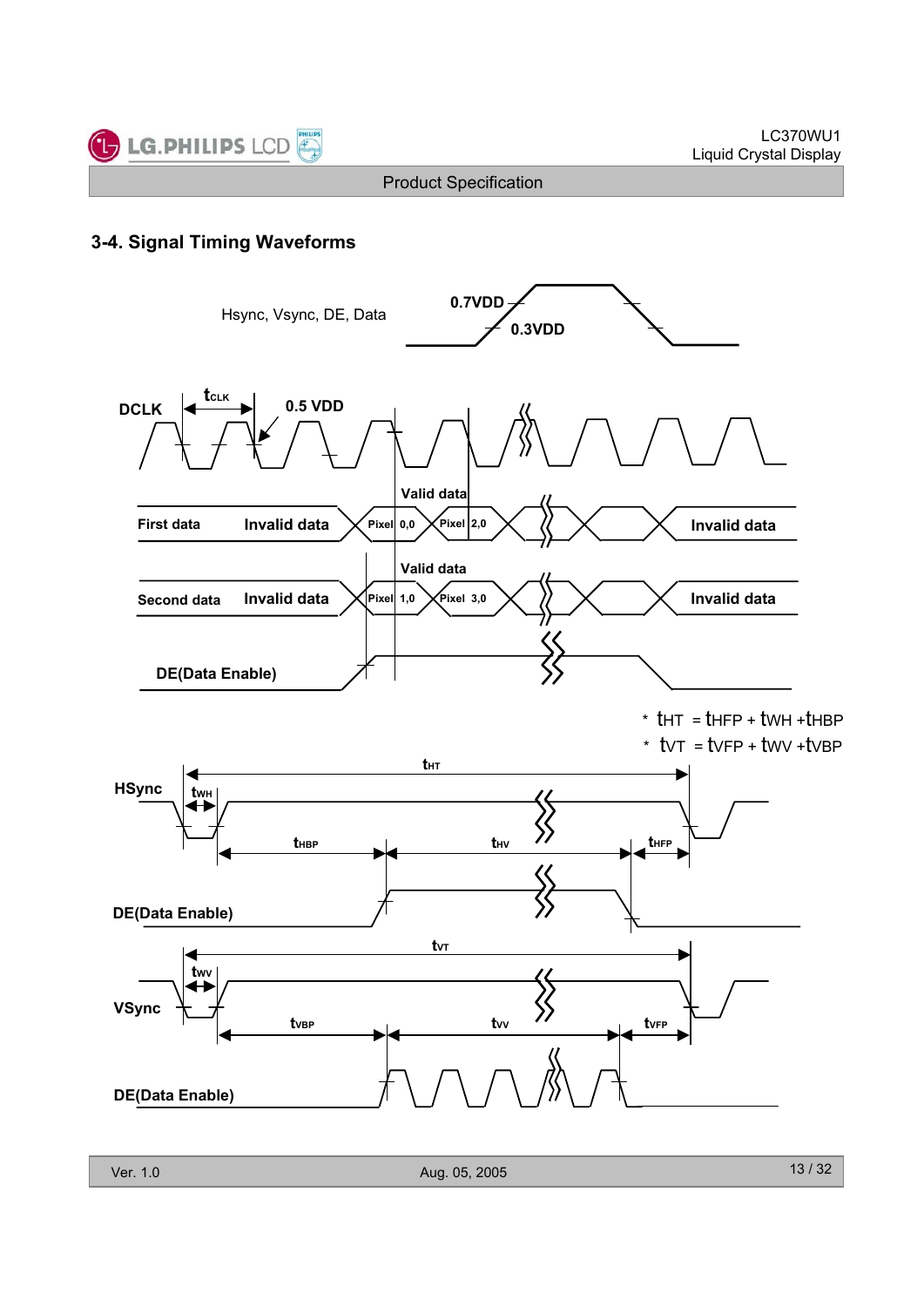# **3-5. Color Data Reference**

The brightness of each primary color(red,green,blue) is based on the 8-bit gray scale data input for the color. The higher binary input, the brighter the color. Table 8 provides a reference for color versus data input.

#### **Table 8. COLOR DATA REFERENCE**

|              |                    |      |              |           |             |             |           |              |                         |                |              |                         |              | Input Color Data |              |              |              |   |                  |             |              |             |              |   |                         |             |
|--------------|--------------------|------|--------------|-----------|-------------|-------------|-----------|--------------|-------------------------|----------------|--------------|-------------------------|--------------|------------------|--------------|--------------|--------------|---|------------------|-------------|--------------|-------------|--------------|---|-------------------------|-------------|
|              | Color              |      |              |           |             | <b>RED</b>  |           |              |                         |                |              |                         |              | <b>GREEN</b>     |              |              |              |   |                  |             |              | <b>BLUE</b> |              |   |                         |             |
|              |                    |      | <b>MSB</b>   |           |             |             |           |              |                         |                | LSB   MSB    |                         |              |                  |              |              |              |   | LSB   MSB        |             |              |             |              |   |                         | <b>LSB</b>  |
|              |                    |      |              |           |             |             |           |              | R7 R6 R5 R4 R3 R2 R1 R0 |                |              | G7 G6 G5 G4 G3 G2 G1 G0 |              |                  |              |              |              |   |                  |             |              |             |              |   | B7 B6 B5 B4 B3 B2 B1 B0 |             |
|              | <b>Black</b>       |      | 0            | 0         | 0           | 0           | 0         | 0            | 0                       | 0              | 0            | 0                       | 0            | 0                | 0            | 0            | 0            | 0 | $\boldsymbol{0}$ | 0           | 0            | 0           | 0            | 0 | 0                       | 0           |
|              | Red (255)          |      | $\mathbf{1}$ | 1         | 1           | 1           | 1         | $\mathbf{1}$ | 1                       |                | 1 0          | 0                       | 0            | 0                | 0            | 0            | 0            | 0 | I٥               | 0           | 0            | 0           | 0            | 0 | 0                       | 0           |
|              | Green (255)        |      | 0            | 0         | 0           | 0           | 0         | $\pmb{0}$    | 0                       | 0              | $\mathbf{1}$ | $\mathbf{1}$            | 1            | $\mathbf{1}$     | 1            | 1            | $\mathbf{1}$ | 1 | $\pmb{0}$        | $\pmb{0}$   | 0            | $\pmb{0}$   | 0            | 0 | 0                       | $\mathbf 0$ |
| <b>Basic</b> | <b>Blue (255)</b>  |      | 0            | 0         | 0           | 0           | 0         | 0            | 0                       | 0              | 0            | 0                       | 0            | 0                | 0            | 0            | 0            | 0 | 1                | 1           | 1            | 1           | 1            | 1 | 1                       | 1           |
| Color        | Cyan               |      | 0            | 0         | 0           | 0           | 0         | 0            | 0                       | 0              | 1            | 1                       | $\mathbf{1}$ | 1                | $\mathbf{1}$ | 1            | $\mathbf{1}$ | 1 | $\mathbf{1}$     | 1           | $\mathbf{1}$ | 1           | $\mathbf{1}$ | 1 | 1                       | 1           |
|              | Magenta            |      | $\mathbf{1}$ | 1         | 1           | 1           | 1         | 1            | 1                       | 1              | 0            | 0                       | 0            | 0                | 0            | 0            | 0            | 0 | $\vert$ 1        | 1           | 1            | 1           | $\mathbf{1}$ | 1 | $\mathbf{1}$            | 1           |
|              | Yellow             |      | $\mathbf{1}$ | 1         | 1           | 1           | 1         | 1            | 1                       | 1 <sup>1</sup> | 1            | 1                       | 1            | 1                | 1            | 1            | 1            | 1 | 0                | 0           | 0            | 0           | 0            | 0 | 0                       | 0           |
|              | White              |      | $\mathbf{1}$ | 1         | 1           | 1           | 1         | 1            | 1                       | 1              | 1            | 1                       | 1            | 1                | 1            | 1            | 1            | 1 | 1                | 1           | 1            | 1           | $\mathbf{1}$ | 1 | 1                       | 1           |
|              | RED (000)          | Dark | $\pmb{0}$    | 0         | 0           | 0           | 0         | 0            | 0                       | $\mathsf{O}$   | $\pmb{0}$    | 0                       | 0            | 0                | 0            | 0            | 0            | 0 | $\pmb{0}$        | 0           | 0            | 0           | 0            | 0 | 0                       | $\mathbf 0$ |
|              | RED (001)          |      | 0            | 0         | 0           | 0           | 0         | 0            | 0                       | 1              | 0            | 0                       | 0            | 0                | 0            | 0            | $\mathbf 0$  | 0 | 0                | 0           | 0            | 0           | 0            | 0 | 0                       | $\mathbf 0$ |
| <b>RED</b>   | $\ddotsc$          |      |              |           |             | $\sim$      |           |              |                         |                |              |                         |              |                  |              |              |              |   |                  |             |              | $\cdots$    |              |   |                         |             |
|              | RED (254)          |      | 1            | 1         | 1           | 1           | 1         | 1            | 1                       | 0              | 0            | 0                       | $\pmb{0}$    | 0                | 0            | 0            | $\pmb{0}$    | 0 | $\pmb{0}$        | $\mathbf 0$ | 0            | 0           | 0            | 0 | 0                       | $\mathbf 0$ |
|              | RED (255)          |      | 1            | 1         | 1           | 1           | 1         | 1            | 1                       | 1              | 0            | 0                       | 0            | 0                | 0            | 0            | 0            | 0 | 0                | 0           | 0            | 0           | 0            | 0 | 0                       | 0           |
|              | GREEN (000) Dark   |      | 0            | 0         | 0           | 0           | 0         | 0            | 0                       | $\pmb{0}$      | 0            | 0                       | 0            | 0                | 0            | 0            | 0            | 0 | $\pmb{0}$        | 0           | 0            | 0           | 0            | 0 | 0                       | 0           |
|              | <b>GREEN (001)</b> |      | 0            | 0         | 0           | 0           | 0         | 0            | 0                       | $\overline{0}$ | 0            | 0                       | 0            | 0                | 0            | 0            | $\mathbf 0$  | 1 | $\pmb{0}$        | $\mathbf 0$ | 0            | 0           | 0            | 0 | 0                       | $\mathbf 0$ |
| <b>GREEN</b> | $\ddotsc$          |      |              |           |             | $\cdots$    |           |              |                         |                |              |                         |              | $\cdots$         |              |              |              |   |                  |             |              | $\cdots$    |              |   |                         |             |
|              | <b>GREEN</b> (254) |      | 0            | 0         | $\pmb{0}$   | $\mathsf 0$ | $\pmb{0}$ | 0            | 0                       | $\pmb{0}$      | 1            | 1                       | 1            | 1                | 1            | $\mathbf{1}$ | $\mathbf{1}$ | 0 | $\pmb{0}$        | $\pmb{0}$   | $\pmb{0}$    | $\pmb{0}$   | 0            | 0 | 0                       | $\pmb{0}$   |
|              | <b>GREEN (255)</b> |      | 0            | 0         | 0           | 0           | 0         | 0            | 0                       | 0              | 1            | 1                       | 1            | $\mathbf{1}$     | 1            | 1            | $\mathbf{1}$ | 1 | 0                | $\pmb{0}$   | 0            | $\pmb{0}$   | 0            | 0 | 0                       | 0           |
|              | <b>BLUE (000)</b>  | Dark | $\pmb{0}$    | 0         | 0           | 0           | 0         | 0            | 0                       | 0              | 0            | 0                       | 0            | 0                | 0            | 0            | $\pmb{0}$    | 0 | $\pmb{0}$        | 0           | 0            | 0           | 0            | 0 | 0                       | 0           |
|              | <b>BLUE (001)</b>  |      | 0            | 0         | 0           | 0           | 0         | 0            | 0                       | 0              | 0            | 0                       | 0            | 0                | 0            | 0            | $\mathbf 0$  | 0 | 0                | $\pmb{0}$   | 0            | 0           | 0            | 0 | 0                       | 1           |
| <b>BLUE</b>  |                    |      |              |           |             | $\sim$      |           |              |                         |                |              |                         |              | $\sim$           |              |              |              |   |                  |             |              | $\ldots$    |              |   |                         |             |
|              | <b>BLUE (254)</b>  |      | 0            | $\pmb{0}$ | $\mathbf 0$ | 0           | 0         | 0            | $\pmb{0}$               | $\pmb{0}$      | $\pmb{0}$    | 0                       | $\pmb{0}$    | 0                | $\mathbf 0$  | 0            | $\pmb{0}$    | 0 | 1                | 1           | 1            | 1           | 1            | 1 | 1                       | 0           |
|              | <b>BLUE (255)</b>  |      | 0            | 0         | 0           | 0           | 0         | 0            | 0                       | 0              | 0            | 0                       | 0            | 0                | 0            | 0            | $\pmb{0}$    | 0 | 1                | 1           | 1            | 1           | 1            | 1 | 1                       | 1           |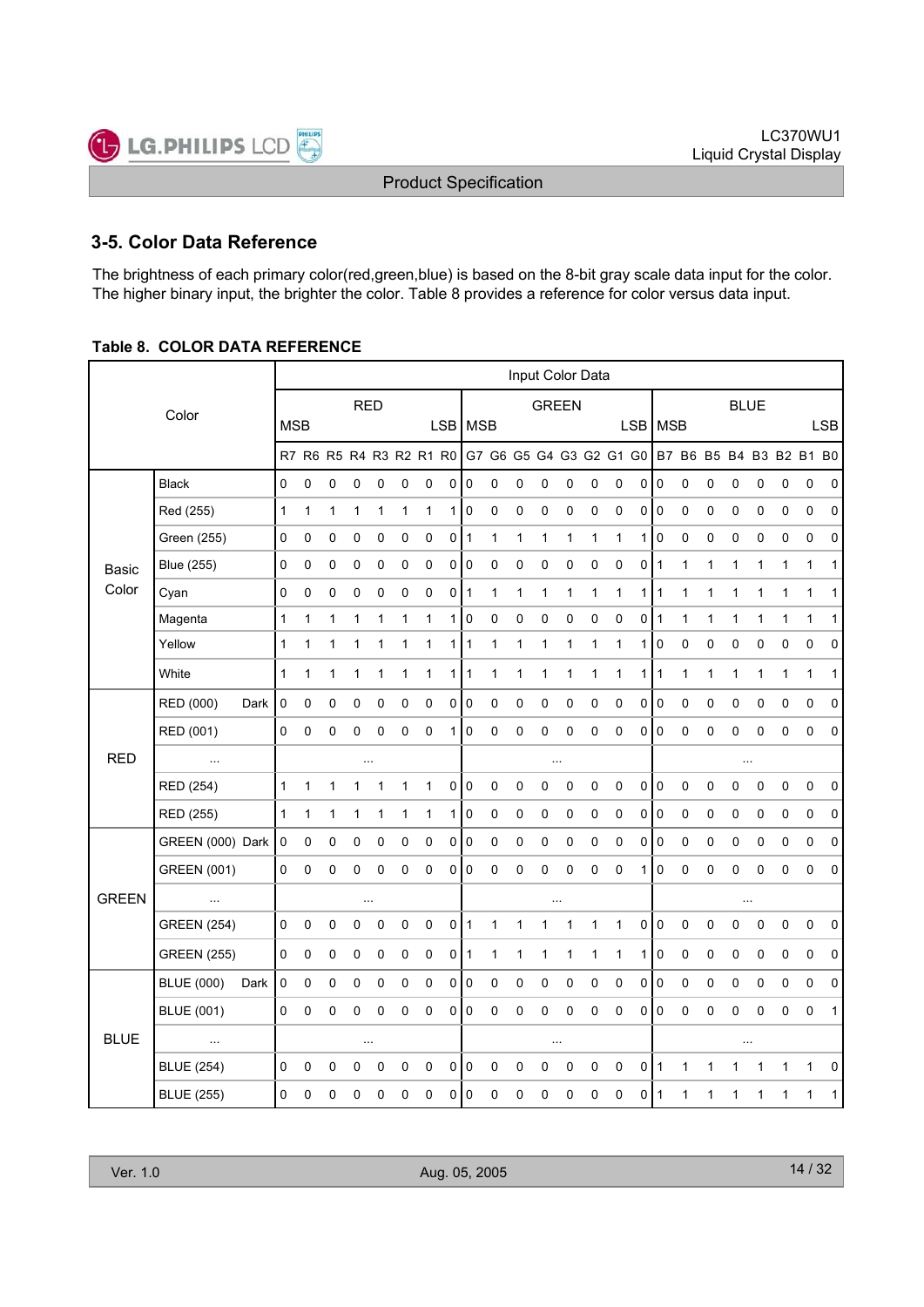

### **3-6. Power Sequence**

#### **3-6-1. LCD Driving circuit**



#### **Table 9. POWER SEQUENCE**

|                |                          | Unit |                          |    |  |
|----------------|--------------------------|------|--------------------------|----|--|
| Parameter      | Min                      | Typ  | Max                      |    |  |
| T <sub>1</sub> | 0.5                      | -    | 20                       | ms |  |
| T2             | 0.5                      | ٠    | 50                       | ms |  |
| T <sub>3</sub> | 200                      |      |                          | ms |  |
| T <sub>4</sub> | 200                      | -    | -                        | ms |  |
| T <sub>5</sub> | 0.5                      |      | 50                       | ms |  |
| T <sub>6</sub> | $\overline{\phantom{a}}$ | -    | 300                      | ms |  |
| T7             | 1.0                      |      | $\overline{\phantom{a}}$ | s  |  |
| T <sub>8</sub> |                          | ms   |                          |    |  |
| T9             |                          | ms   |                          |    |  |

Note : 1. Please avoid floating state of interface signal at invalid period.

2. When the interface signal is invalid, be sure to pull down the power supply  $V_{\text{LCD}}$  to 0V.

3. Flicker would come out when power on-off(T7=under 2s) is tested over several ten-times.

- 4. The case when the T2/T5 exceed maximum specification, it operates protection pattern(Black pattern) till valid signal inputted. There is no reliability problem.
- 5. The T3/T4 is recommended value, the case when failed to meet a minimum specification, abnormal display would be shown. There is no reliability problem.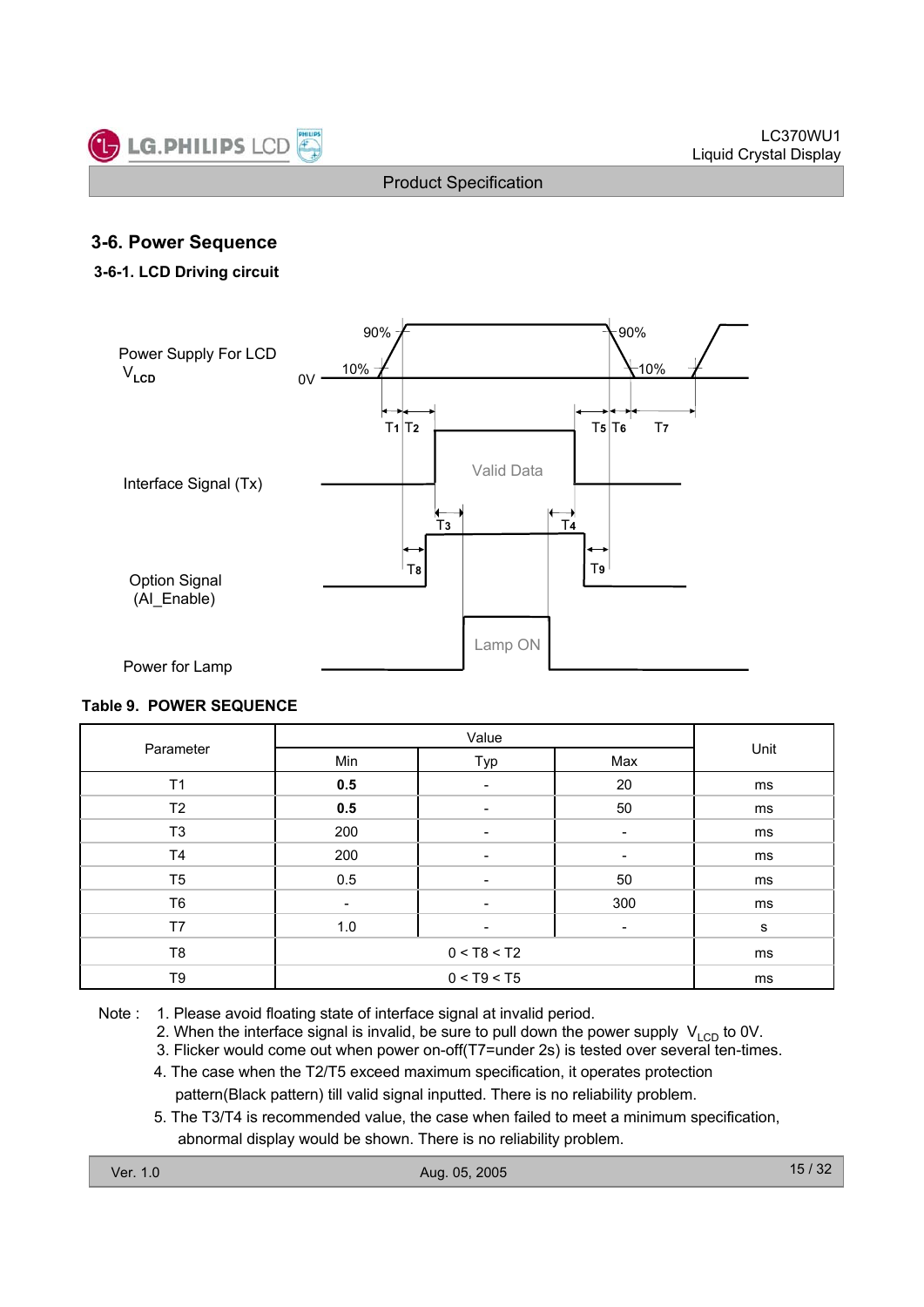

#### **3-6-2. On/Off for Inverter**



#### **3-6-3. Deep condition for Inverter**



#### **Table 10. POWER SEQUENCE FOR INVERTER**

| Parameter |     | Value                    |                          | Unit | Remark                     |  |  |
|-----------|-----|--------------------------|--------------------------|------|----------------------------|--|--|
|           | Min | Typ                      | Max                      |      |                            |  |  |
| TB1       | 20  | $\overline{\phantom{a}}$ | $\overline{\phantom{0}}$ | ms   | After Inverter's connected |  |  |
| Тв2       | 500 | $\overline{\phantom{a}}$ | $\overline{\phantom{0}}$ | ms   |                            |  |  |
| Твз       | 0   | $\overline{\phantom{a}}$ | $\overline{\phantom{0}}$ | ms   |                            |  |  |
| Tв4       | -   | $\overline{\phantom{a}}$ | 10                       | ms   | $V_{BL}(Min) \times 0.8$   |  |  |

Note : TB1 describes rising time of 0V to 24V and is not applied at restarting time. When the 24V Power is restart, the inverter enable signal must be restarted.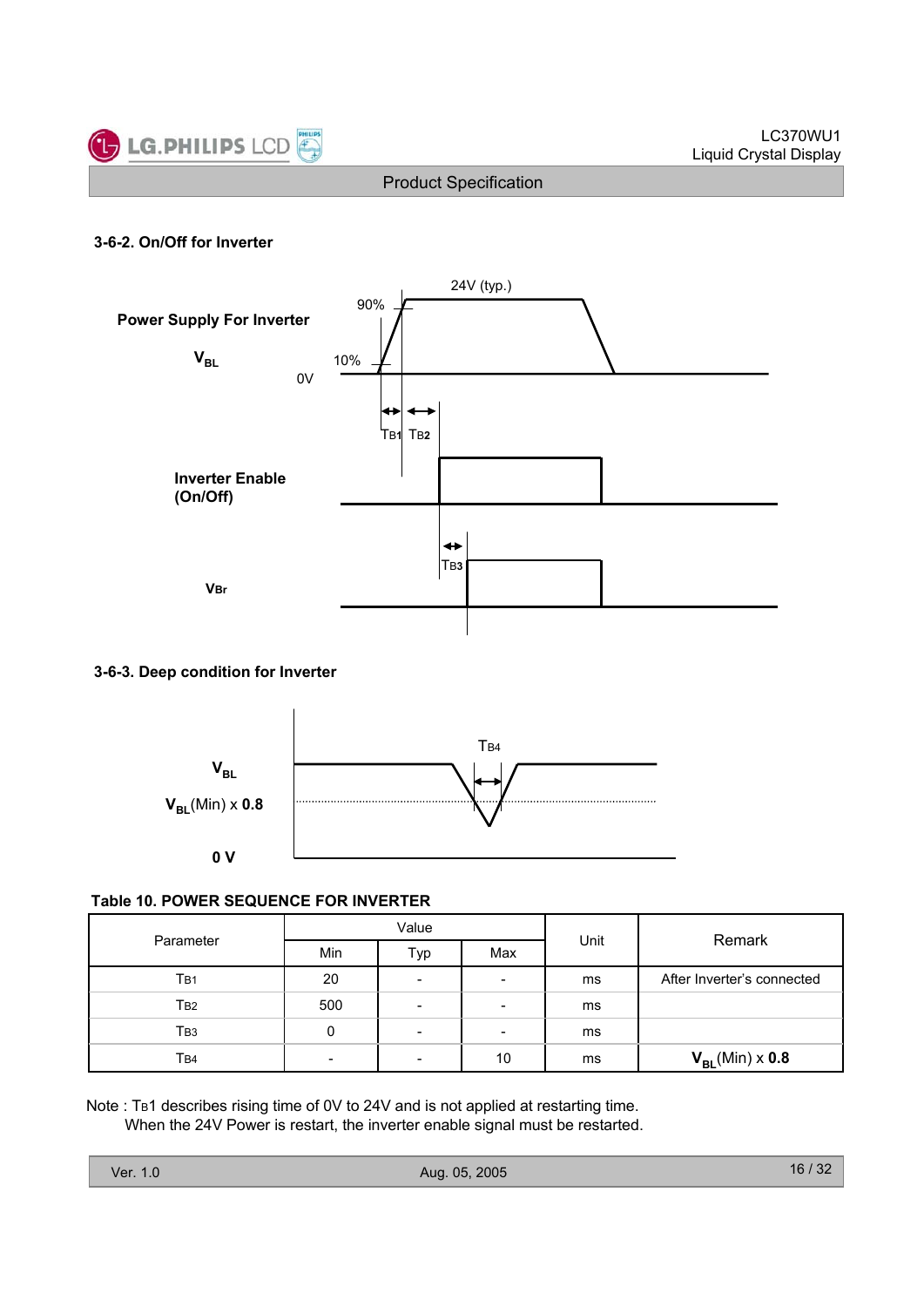![](_page_16_Picture_1.jpeg)

# **4. Optical Specification**

Optical characteristics are determined after the unit has been 'ON' and stable for approximately 2 Hrs in a dark environment at  $25\pm2^{\circ}$ C. The specified optical values are measured at an approximate 50cm distance from the LCD surface on condition that viewing angle of  $\Phi$  and  $\theta$  equal to 0 °.

FIG. 1 shows additional information concerning the measurement equipment and method.

![](_page_16_Figure_6.jpeg)

**FIG. 1 Optical Characteristic Measurement Equipment and Method**

Ta= 25±2°C, V<sub>LCD</sub>=12.0V, fv=60Hz, Dclk=1`48.5MHz VBR=3.3V

| Parameter                |                            |                                 |                                                                               | Value   |        | Unit           | <b>Note</b>       |                |  |
|--------------------------|----------------------------|---------------------------------|-------------------------------------------------------------------------------|---------|--------|----------------|-------------------|----------------|--|
|                          |                            |                                 | Symbol                                                                        | Min     | Typ    | Max            |                   |                |  |
|                          |                            |                                 | CR.                                                                           | 600     | (800)  |                |                   | 1              |  |
| <b>Contrast Ratio</b>    |                            |                                 | CR with DCR                                                                   | (1200)  | (1600) |                |                   |                |  |
| Surface Luminance, white |                            |                                 | $L_{WH}$                                                                      | 400     | 500    |                | cd/m <sup>2</sup> | $\overline{2}$ |  |
| Luminance Variation      |                            |                                 | 5P<br>$\delta$ white                                                          |         |        | 1.3            |                   | 3              |  |
| Response Time            |                            |                                 |                                                                               |         |        |                |                   |                |  |
| (Gray-to-Gray)           |                            |                                 | $Tr_R$ Trp                                                                    |         | (8)    | 14             | ms                | 4              |  |
|                          |                            | <b>RED</b>                      | <b>Rx</b>                                                                     |         | 0.628  |                |                   |                |  |
|                          |                            |                                 | Ry                                                                            |         | 0.338  |                |                   |                |  |
|                          |                            | <b>GREEN</b>                    | Gx                                                                            |         | 0.280  |                |                   |                |  |
| <b>Color Coordinates</b> |                            |                                 | Gy                                                                            | Typ     | 0.609  | Typ            |                   |                |  |
| [CIE1931]                |                            | <b>BLUE</b>                     | <b>Bx</b>                                                                     | $-0.03$ | 0.146  | $+0.03$        |                   |                |  |
|                          |                            |                                 | By                                                                            |         | 0.064  |                |                   |                |  |
|                          |                            | <b>WHITE</b>                    | <b>Wx</b>                                                                     |         | 0.272  |                |                   |                |  |
|                          |                            |                                 | Wy                                                                            |         | 0.278  |                |                   |                |  |
| Viewing Angle (CR>10)    |                            |                                 |                                                                               |         |        |                |                   |                |  |
|                          |                            | x axis, right( $\phi$ =0°)      | $\theta$ r                                                                    | 85      | 89     | $\blacksquare$ |                   |                |  |
|                          |                            | x axis, left ( $\phi$ =180°)    | $\theta$                                                                      | 85      | 89     |                | degree            | 5              |  |
|                          |                            | y axis, up $(\phi = 90^\circ)$  | $\theta$ u                                                                    | 85      | 89     |                |                   |                |  |
|                          |                            | y axis, down $(\phi=270^\circ)$ | $\theta$ d                                                                    | 85      | 89     |                |                   |                |  |
|                          |                            |                                 | Viewing Angle (CR>10) → Diagonal Direction Viewing Angle *** EZ Contrast 160R |         |        |                |                   |                |  |
|                          |                            | x axis, right( $\phi$ =45°)     | $\theta$ r                                                                    | 85      | 89     |                |                   |                |  |
|                          |                            | x axis, left ( $\phi$ =135°)    | $\theta$                                                                      | 85      | 89     |                | degree            | 5              |  |
|                          | y axis, up ( $\phi$ =225°) |                                 | $\theta$ u                                                                    | 85      | 89     |                |                   |                |  |
|                          |                            | y axis, down $(\phi=315^\circ)$ | $\theta$ d                                                                    | 85      | 89     | ٠              |                   |                |  |
| <b>Gray Scale</b>        |                            |                                 | Without AI                                                                    |         |        |                |                   | 6              |  |
|                          |                            | With AI                         |                                                                               |         |        |                |                   |                |  |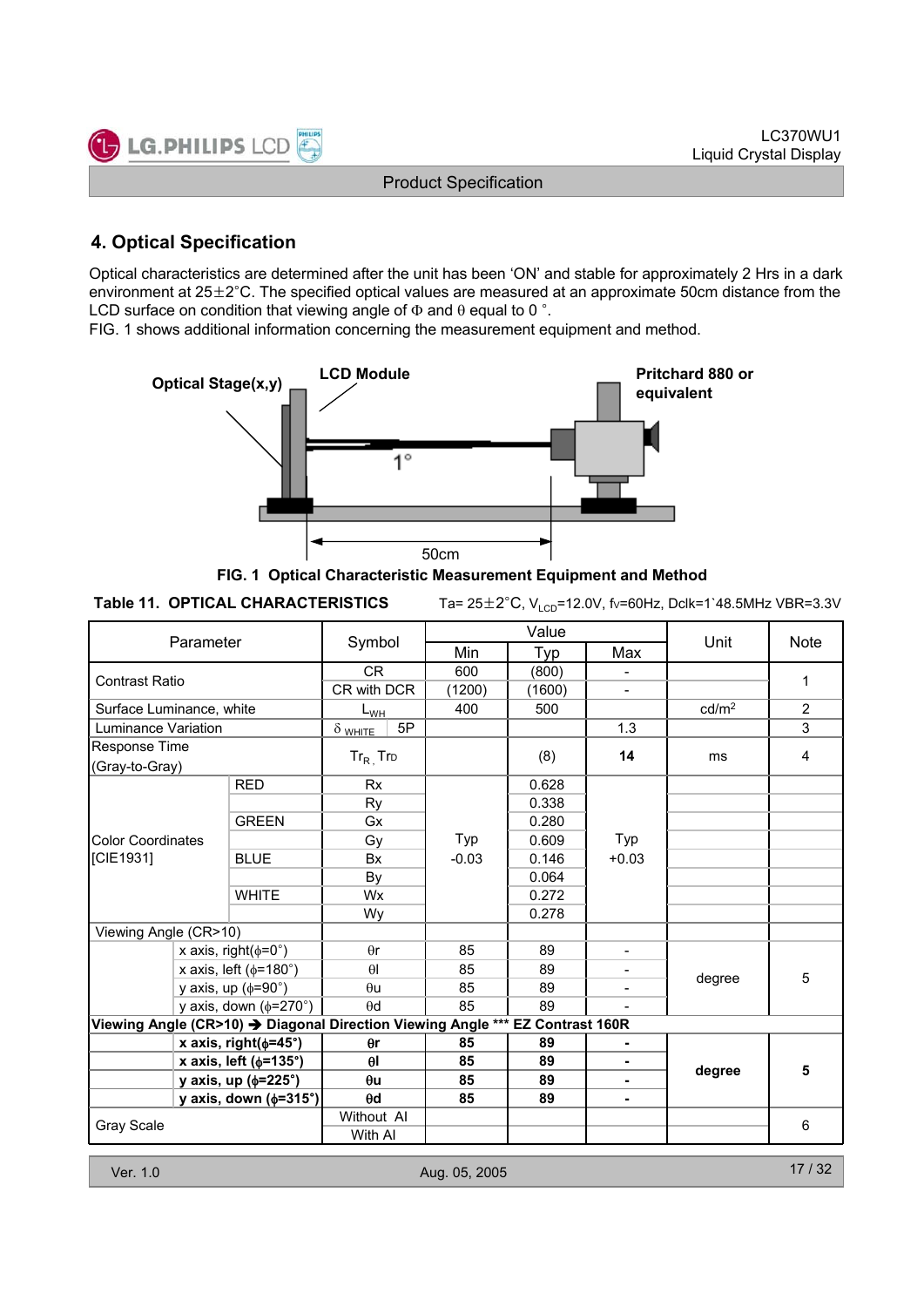![](_page_17_Picture_0.jpeg)

#### Note :

1. Contrast Ratio(CR) is defined mathematically as :

Contrast Ratio =  $\frac{\text{Surface Luminance with all white pixels}}{\text{Surface Luminance with all black pixels}}$ Measure Position : Center 1-point.

- 2. Surface Luminance( $L_{WH}$ ) is the luminance value measured at an approximate 50cm distance from the center 1-point of LCD surface as all pixels displaying white. See FIG. 2 for more information.
- 3. The variation of surface luminance ,  $\delta$  WHITE is defined as :

 $\delta$  WHITE(5P) = Maximum(L<sub>on1</sub>,L<sub>on2</sub>, L<sub>on3</sub>, L<sub>on4</sub>, L<sub>on5</sub>) / Minimum(L<sub>on1</sub>,L<sub>on2</sub>, L<sub>on3</sub>, L<sub>on4</sub>, L<sub>on5</sub>)

Where  $L_{on1}$  to  $L_{on5}$  are the luminance with all pixels displaying white at 5 locations. For more information, see the FIG. 2.

- 4. Response time is defined as the required time for the transition from  $G(N)$  to  $G(M)$  (Rise Time,  $Tr_B$ ) and from G(M) to G(N) (Decay Time,  $Tr_D$ ). For additional information see the FIG. 3. (N<M)
- 5. Viewing angle is the angle at which the contrast ratio is greater than 10. The angles are determined for the horizontal or x axis and the vertical or y axis with respect to the z axis which is normal to the LCD module surface. For more information, see the FIG. 4.
- 6. See Table 12 for gray scale specification

| Gray Level     | Luminance [%] (Typ.) | Luminance [%] (Typ.) with Al |
|----------------|----------------------|------------------------------|
| L <sub>0</sub> | 0.12                 | 0.06                         |
| L15            | 0.32                 | 0.13                         |
| L31            | 1.10                 | 0.64                         |
| L47            | 2.60                 | 1.80                         |
| L63            | 4.90                 | 3.56                         |
| L79            | 8.10                 | 6.20                         |
| L95            | 12.1                 | 10.3                         |
| L111           | 16.7                 | 14.2                         |
| L127           | 21.6                 | 19.5                         |
| L143           | 28.0                 | 25.5                         |
| L159           | 35.4                 | 32.6                         |
| L175           | 43.9                 | 40.8                         |
| L191           | 53.3                 | 50.4                         |
| L207           | 64.1                 | 60.2                         |
| L223           | 75.8                 | 72.4                         |
| L239           | 88.0                 | 85.0                         |
| L255           | 100                  | 100                          |

#### **Table 12. GRAY SCALE SPECIFICATION**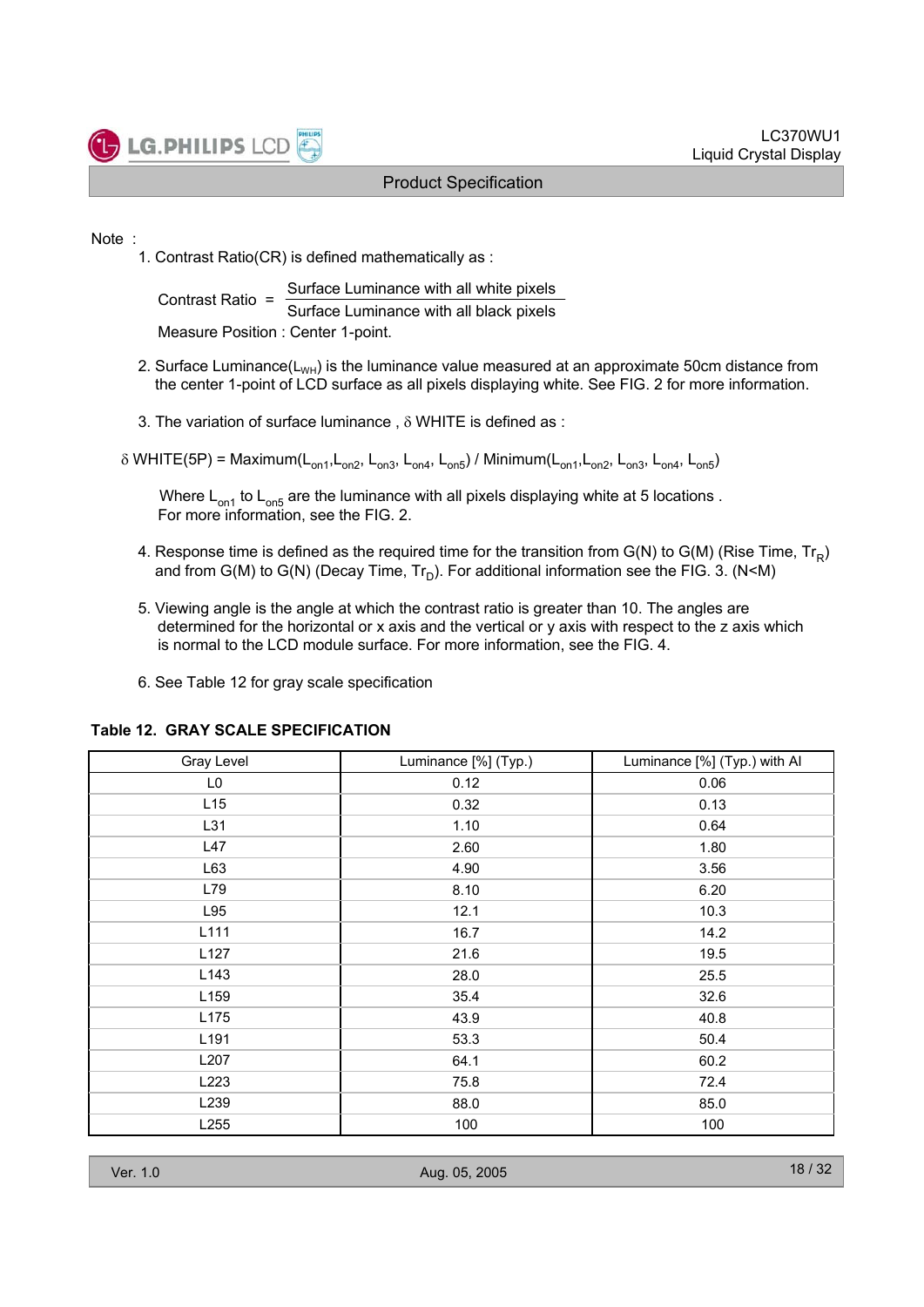![](_page_18_Picture_0.jpeg)

![](_page_18_Figure_3.jpeg)

![](_page_18_Figure_4.jpeg)

**FIG. 2 5 Points for Luminance Measure**

Response time is defined as the following figure and shall be measured by switching the input signal for "Gray(N)" and "Gray(M)".

![](_page_18_Figure_7.jpeg)

#### **FIG. 3 Response Time**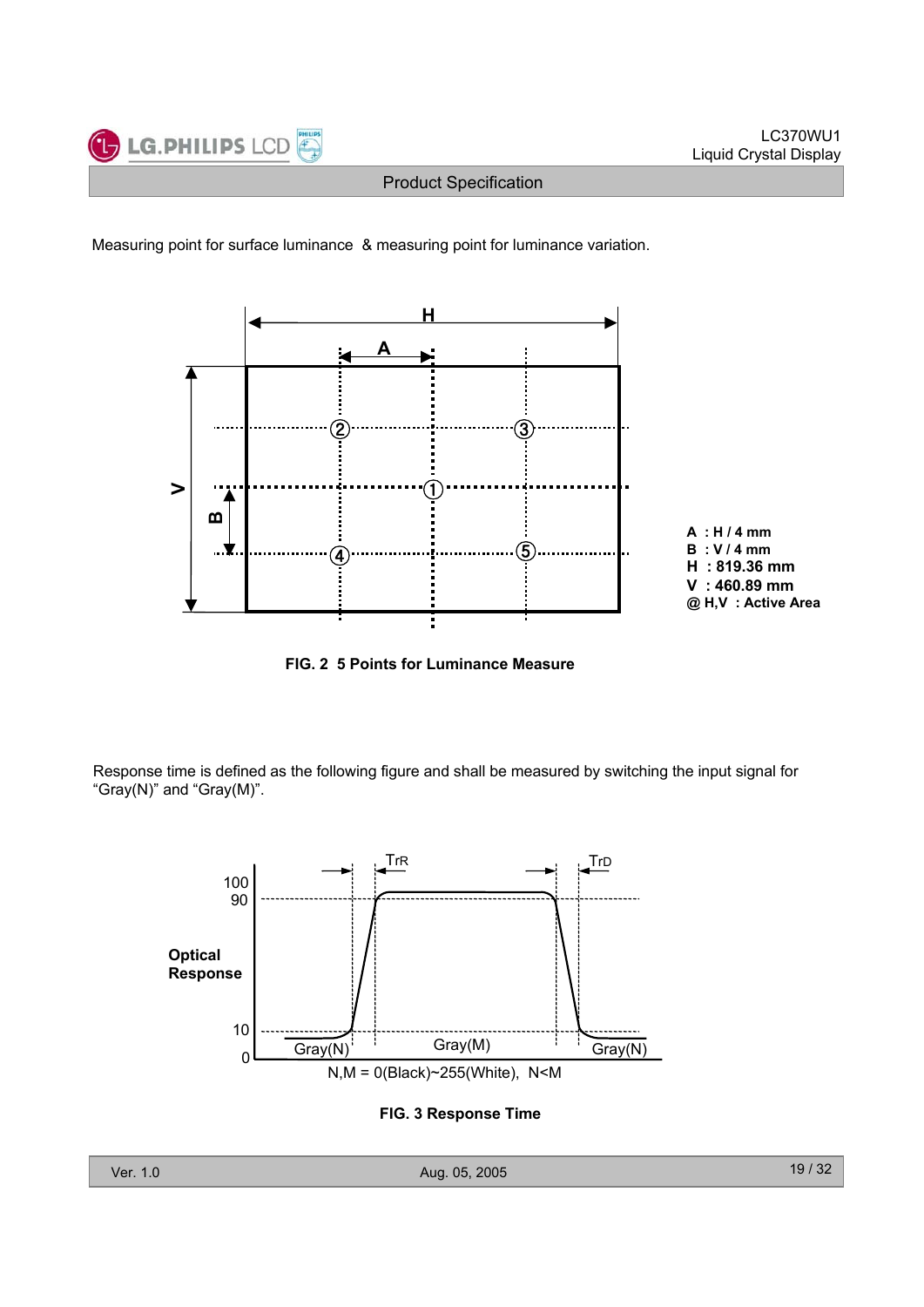![](_page_19_Picture_0.jpeg)

#### Dimension of viewing angle range

![](_page_19_Figure_4.jpeg)

Optical characteristics are determined after the unit has been 'ON' for 30min in a dark environment at  $25\pm2^{\circ}$ C. The values specified are at an approximate distance 1.2mm from the LCD surface at a viewing angle of  $\Phi$  and  $\theta$ equal to  $0^\circ$ .

It is presented additional information concerning the measurement equipment and method in FIG. 1.

![](_page_19_Figure_7.jpeg)

#### **FIG. 5 Diagonal Viewing Angle Measurement Condition**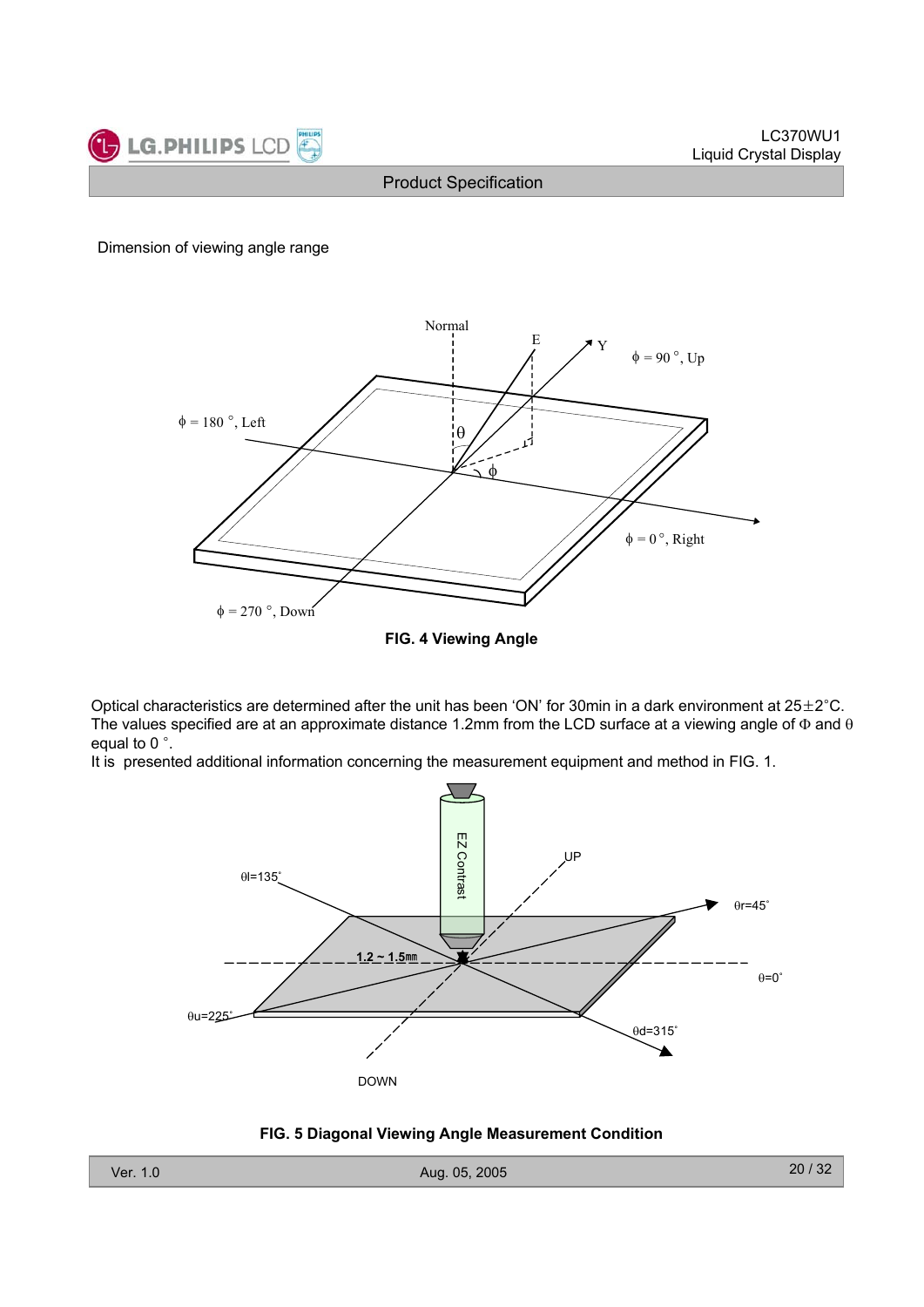# **5. Mechanical Characteristics**

Table 13 provides general mechanical characteristics.

#### **Table 13. MECHANICAL CHARACTERISTICS**

| <b>Item</b>                | Value                                                           |           |  |  |  |
|----------------------------|-----------------------------------------------------------------|-----------|--|--|--|
|                            | Horizontal                                                      | 877.0 mm  |  |  |  |
| <b>Outline Dimension</b>   | Vertical                                                        | 516.8 mm  |  |  |  |
|                            | Depth                                                           | 55.5 mm   |  |  |  |
|                            | Horizontal                                                      | 828.6 mm  |  |  |  |
| Bezel Area                 | Vertical                                                        | 469.8 mm  |  |  |  |
|                            | Horizontal                                                      | 819.36 mm |  |  |  |
| <b>Active Display Area</b> | Vertical                                                        | 460.89 mm |  |  |  |
| Weight                     | 10,500 g (Typ.), 11,000 g (Max.)                                |           |  |  |  |
| Surface Treatment          | Hard coating(3H)<br>Anti-glare treatment of the front polarizer |           |  |  |  |

Note : Please refer to page21 and 22 for mechanic drawings in terms of tolerance.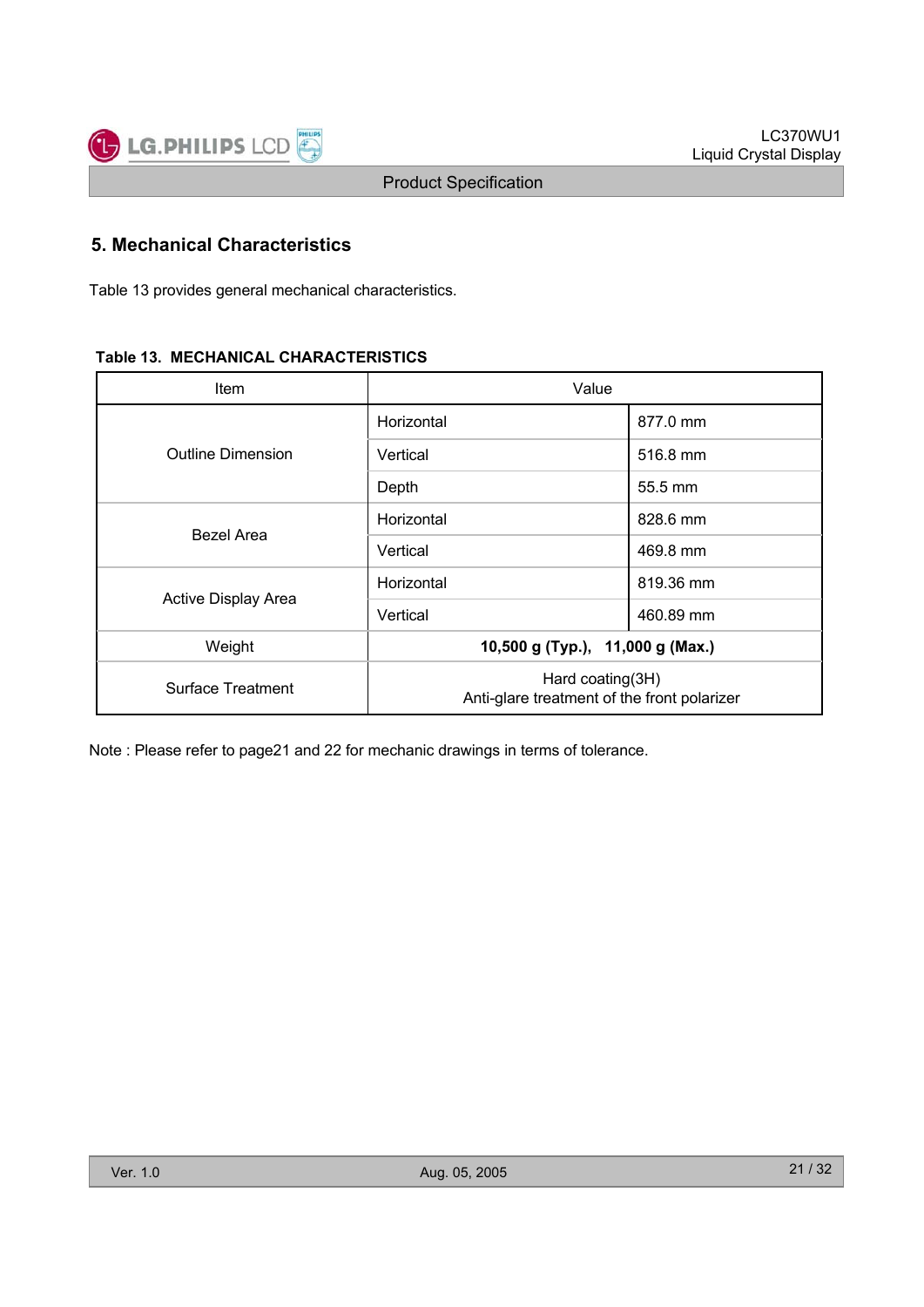![](_page_21_Picture_0.jpeg)

#### <FRONT VIEW>

![](_page_21_Figure_4.jpeg)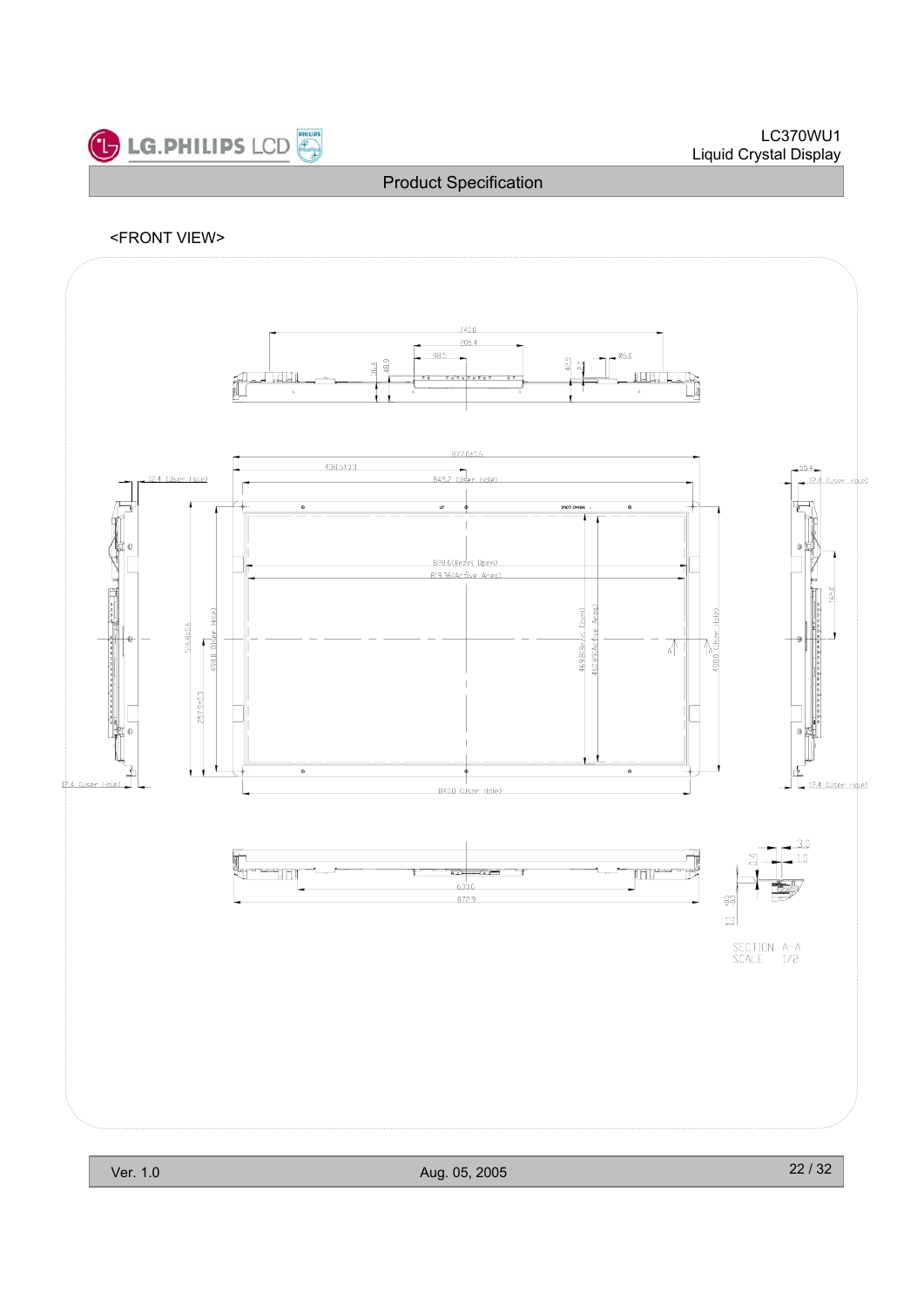![](_page_22_Picture_0.jpeg)

#### <REAR VIEW>

![](_page_22_Figure_4.jpeg)

NOTES 1. Unspecified tolerances are to be ±0.5mm.

- 2. Tilt and partial disposition tolerance of display area<br>are as following.<br>(1) X-Direction : IA-BI 1.5¤m<br>(2) Y-Direction : IC-DI 1.5¤m
	-
	-

![](_page_22_Figure_9.jpeg)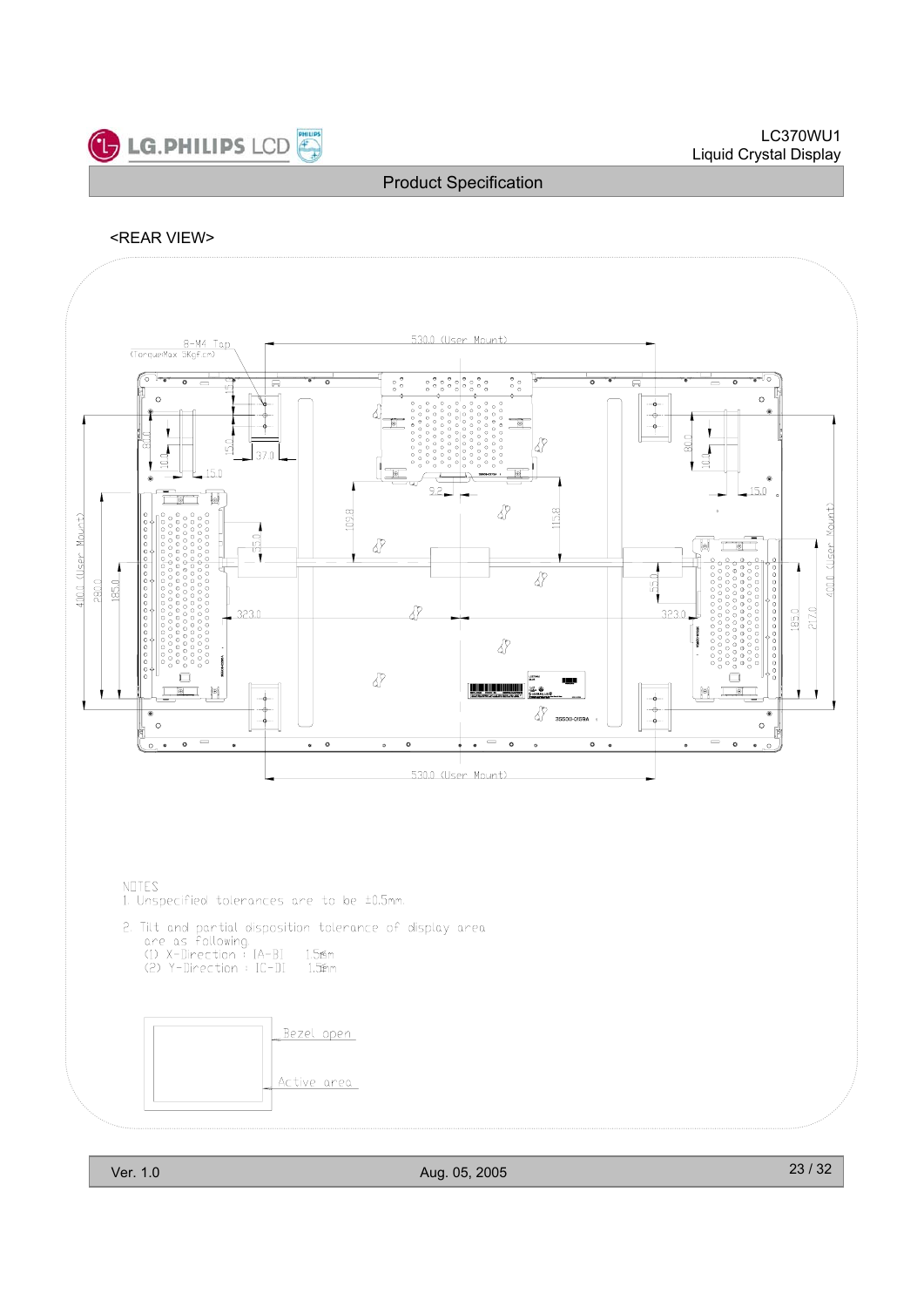![](_page_23_Picture_0.jpeg)

# **6. Reliability**

#### **Table 14. ENVIRONMENT TEST CONDITION**

| No.            | <b>Test Item</b>                            | Condition                                                                                                                    |  |  |  |  |  |
|----------------|---------------------------------------------|------------------------------------------------------------------------------------------------------------------------------|--|--|--|--|--|
| $\mathbf{1}$   | High temperature storage test               | Ta= $50^{\circ}$ C 240h                                                                                                      |  |  |  |  |  |
| $\overline{2}$ | Low temperature storage test                | Ta= $-20^{\circ}$ C 240h                                                                                                     |  |  |  |  |  |
| 3              | High temperature operation test             | Ta= 40°C 50%RH 240h                                                                                                          |  |  |  |  |  |
| 4              | Low temperature operation test              | $Ta = 0^{\circ}C$<br>240h                                                                                                    |  |  |  |  |  |
| 5              | Vibration test<br>(non-operating)           | Wave form: random<br>Vibration level: 1.0Grms<br>Bandwidth: 10-300Hz<br>Duration: X, Y, Z, 30 min<br>One time each direction |  |  |  |  |  |
| 6              | Shock test<br>(non-operating)               | Shock level: 100Grms<br>Waveform : half sine wave, 2ms<br>Direction : $\pm$ X, $\pm$ Y, $\pm$ Z<br>One time each direction   |  |  |  |  |  |
| $\overline{7}$ | Humidity condition Operation                | Ta= 40 °C, 90%RH                                                                                                             |  |  |  |  |  |
| 8              | Altitude<br>operating<br>storage / shipment | 0 - 14,000 feet(4267.2m)<br>0 - 40,000 feet(12192m)                                                                          |  |  |  |  |  |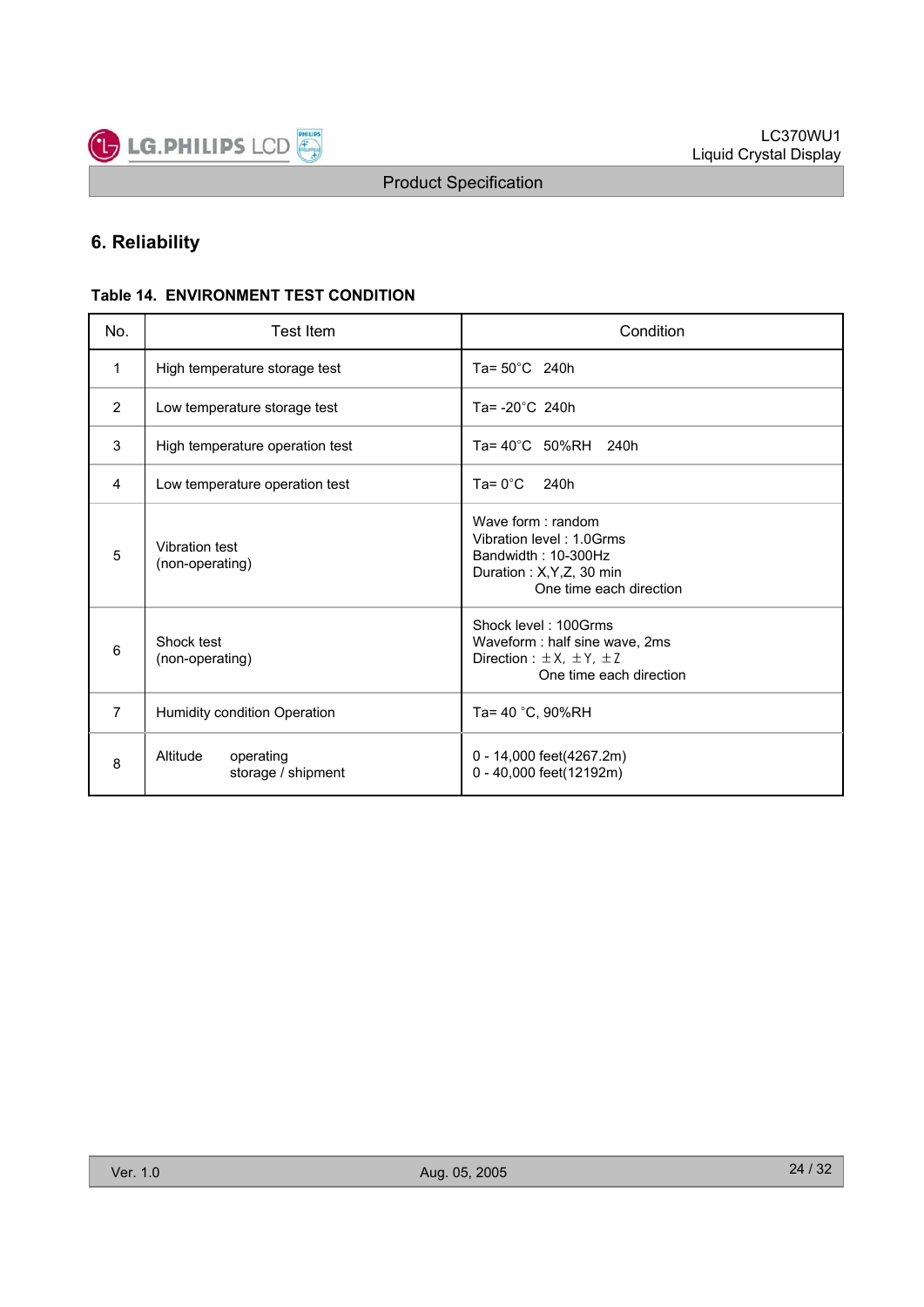![](_page_24_Picture_0.jpeg)

### **7. International standards**

### **7-1. Safety**

a) UL 60950, Third Edition, Underwriters Laboratories, Inc., Dated Dec. 11, 2000.

Standard for Safety of Information Technology Equipment, Including Electrical Business Equipment. b) CAN/CSA C22.2, No. 60950, Third Edition, Canadian Standards Association, Dec. 1, 2000.

- Standard for Safety of Information Technology Equipment, Including Electrical Business Equipment. c) EN 60950 : 2000, Third Edition
- IEC 60950 : 1999, Third Edition European Committee for Electrotechnical Standardization(CENELEC) EUROPEAN STANDARD for Safety of Information Technology Equipment Including Electrical Business Equipment.

### **7-2. EMC**

- a) ANSI C63.4 "Methods of Measurement of Radio-Noise Emissions from Low-Voltage Electrical and Electrical Equipment in the Range of 9kHZ to 40GHz. "American National Standards Institute(ANSI), 1992
- b) C.I.S.P.R "Limits and Methods of Measurement of Radio Interface Characteristics of Information Technology Equipment." International Special Committee on Radio Interference.
- c) EN 55022 "Limits and Methods of Measurement of Radio Interface Characteristics of Information Technology Equipment." European Committee for Electrotechnical Standardization.(CENELEC), 1998 ( Including A1: 2000 )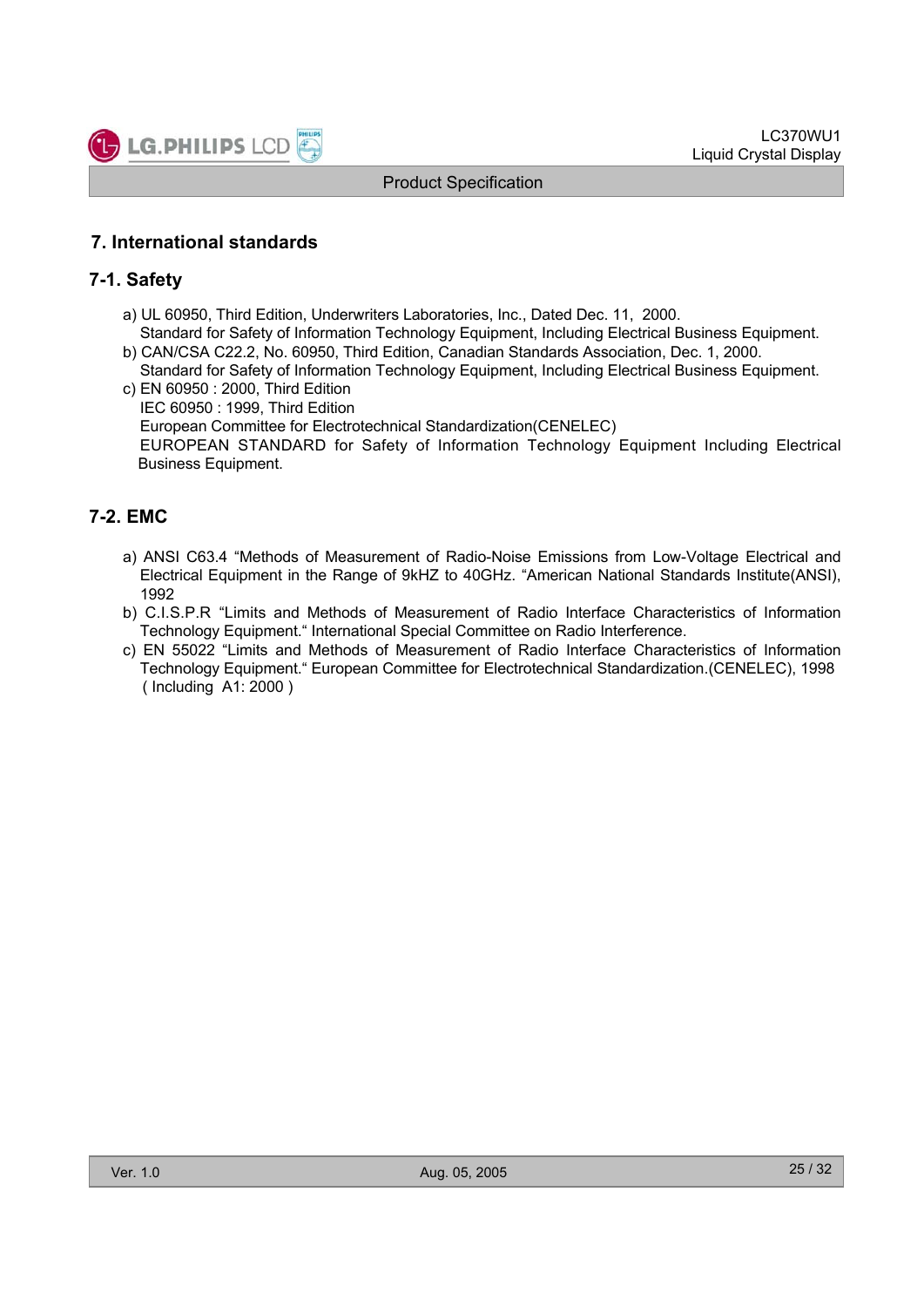![](_page_25_Picture_0.jpeg)

# **8. Packing**

### **8-1. Designation of Lot Mark**

a) Lot Mark

![](_page_25_Figure_6.jpeg)

A,B,C : SIZE(INCH)

- 
- 
- 

D : YEAR E : MONTH F : PANEL CODE G : FACTORY CODE H : ASSEMBLY CODE  $I,J,K,L,M$  : SERIAL NO.

Note

#### 1. YEAR

| Year | 97 | 98 | 99 | 2000 | 2001 | 2002 | 2003 | 2004 | 2005 | 2006 | 2007 |
|------|----|----|----|------|------|------|------|------|------|------|------|
| Mark |    |    |    |      |      |      |      |      |      |      |      |

### 2. MONTH

| Month | Jan | Feb | Mar | Apr | May | Jun | Jul | Aug | Sep | Oct | Nov | Dec |
|-------|-----|-----|-----|-----|-----|-----|-----|-----|-----|-----|-----|-----|
| Mark  |     | -   |     |     |     |     |     |     |     |     | ◡   |     |

3. PANEL CODE

| Panel Code | P1 Factory | P <sub>2</sub> Factory | P3 Factory | P4 Factory | P5 Factory | Hydis Panel |
|------------|------------|------------------------|------------|------------|------------|-------------|
| Mark       |            |                        |            |            |            |             |

4. FACTORY CODE

| <b>Factory Code</b> | <b>LPL Gumi</b> | <b>LPL Nanjing</b> | Hee Sung |  |
|---------------------|-----------------|--------------------|----------|--|
| Mark                |                 |                    |          |  |

5. SERIAL NO.

| Year | $~\sim$ 99999   | 100000 $\sim$                |
|------|-----------------|------------------------------|
| Mark | $00001 - 99999$ | $A0001 \sim A9999$ , , Z9999 |

b) Location of Lot Mark

Serial NO. is printed on the label. The label is attached to the backside of the LCD module. This is subject to change without prior notice.

# **8-2. Packing Form**

a) Package quantity in one box : 5 pcs

b) Box Size : 973 mm X 493 mm X 577 mm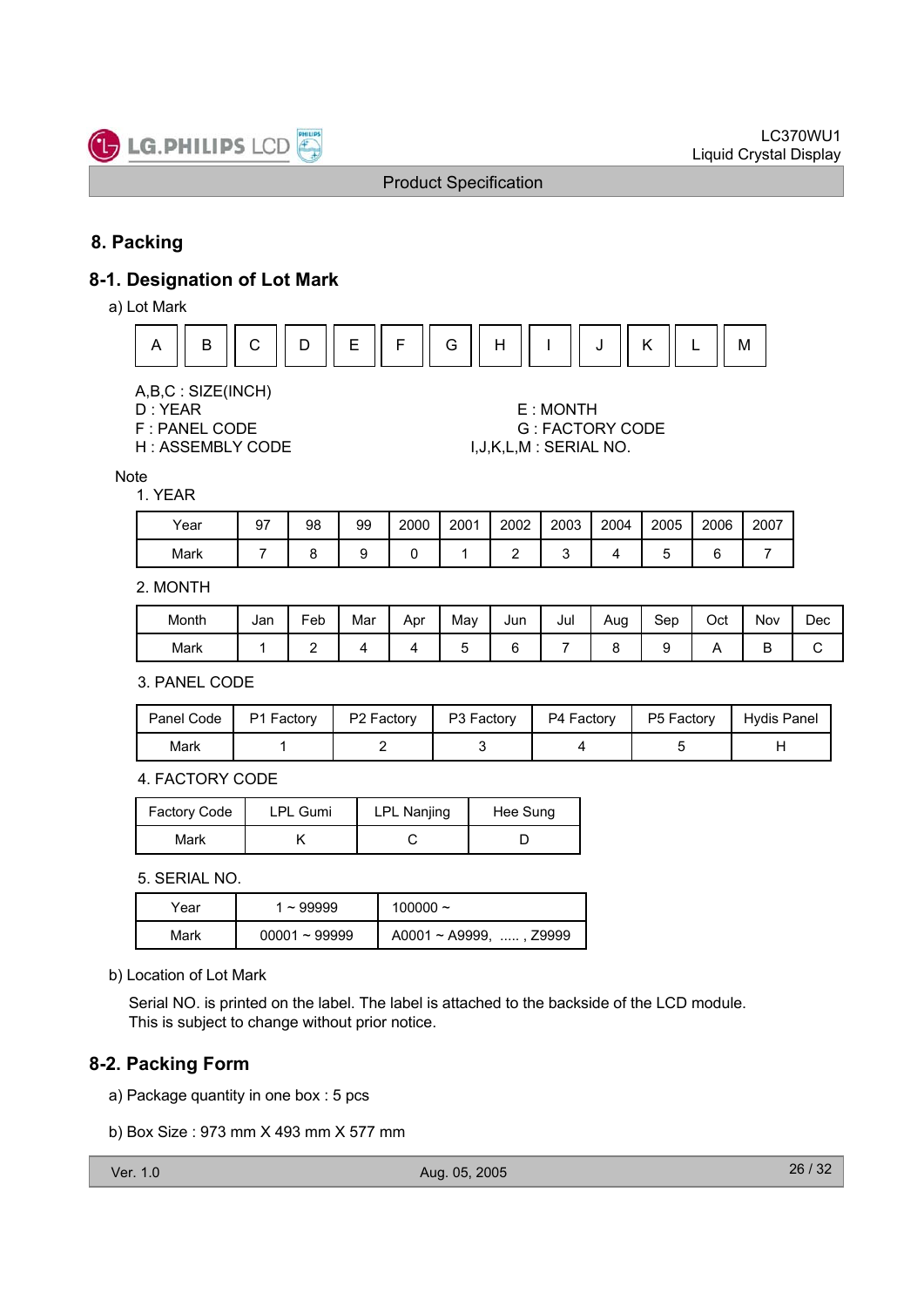# **9. Precautions**

Please pay attention to the followings when you use this TFT LCD module.

# **9-1. Mounting Precautions**

- (1) You must mount a module using holes arranged in four corners or four sides.
- (2) You should consider the mounting structure so that uneven force (ex. Twisted stress) is not applied to the module. And the case on which a module is mounted should have sufficient strength so that external force is not transmitted directly to the module.
- (3) Please attach the surface transparent protective plate to the surface in order to protect the polarizer. Transparent protective plate should have sufficient strength in order to the resist external force.
- (4) You should adopt radiation structure to satisfy the temperature specification.
- (5) Acetic acid type and chlorine type materials for the cover case are not desirable because the former generates corrosive gas of attacking the polarizer at high temperature and the latter causes circuit break by electro-chemical reaction.
- (6) Do not touch, push or rub the exposed polarizers with glass, tweezers or anything harder than HB pencil lead. And please do not rub with dust clothes with chemical treatment.

Do not touch the surface of polarizer for bare hand or greasy cloth.(Some cosmetics are detrimental to the polarizer.)

- (7) When the surface becomes dusty, please wipe gently with absorbent cotton or other soft materials like chamois soaks with petroleum benzine. Normal-hexane is recommended for cleaning the adhesives used to attach front / rear polarizers. Do not use acetone, toluene and alcohol because they cause chemical damage to the polarizer.
- (8) Wipe off saliva or water drops as soon as possible. Their long time contact with polarizer causes deformations and color fading.
- (9) Do not open the case because inside circuits do not have sufficient strength.

# **9-2. Operating Precautions**

- (1) The spike noise causes the mis-operation of circuits. It should be lower than following voltage :
	- $V=\pm 200$ mV(Over and under shoot voltage)
- (2) Response time depends on the temperature.(In lower temperature, it becomes longer.)
- (3) Brightness depends on the temperature. (In lower temperature, it becomes lower.) And in lower temperature, response time(required time that brightness is stable after turned on) becomes longer.
- (4) Be careful for condensation at sudden temperature change. Condensation makes damage to polarizer or electrical contacted parts. And after fading condensation, smear or spot will occur.
- (5) When fixed patterns are displayed for a long time, remnant image is likely to occur.
- (6) Module has high frequency circuits. Sufficient suppression to the electromagnetic interference shall be done by system manufacturers. Grounding and shielding methods may be important to minimized the interference.
- (7) Please do not give any mechanical and/or acoustical impact to LCM. Otherwise, LCM can't be operated its full characteristics perfectly.
- (8) A screw which is fastened up the steels should be a machine screw. (if not, it causes metallic foreign material and deal LCM a fatal blow)
- (9) Please do not set LCD on its edge.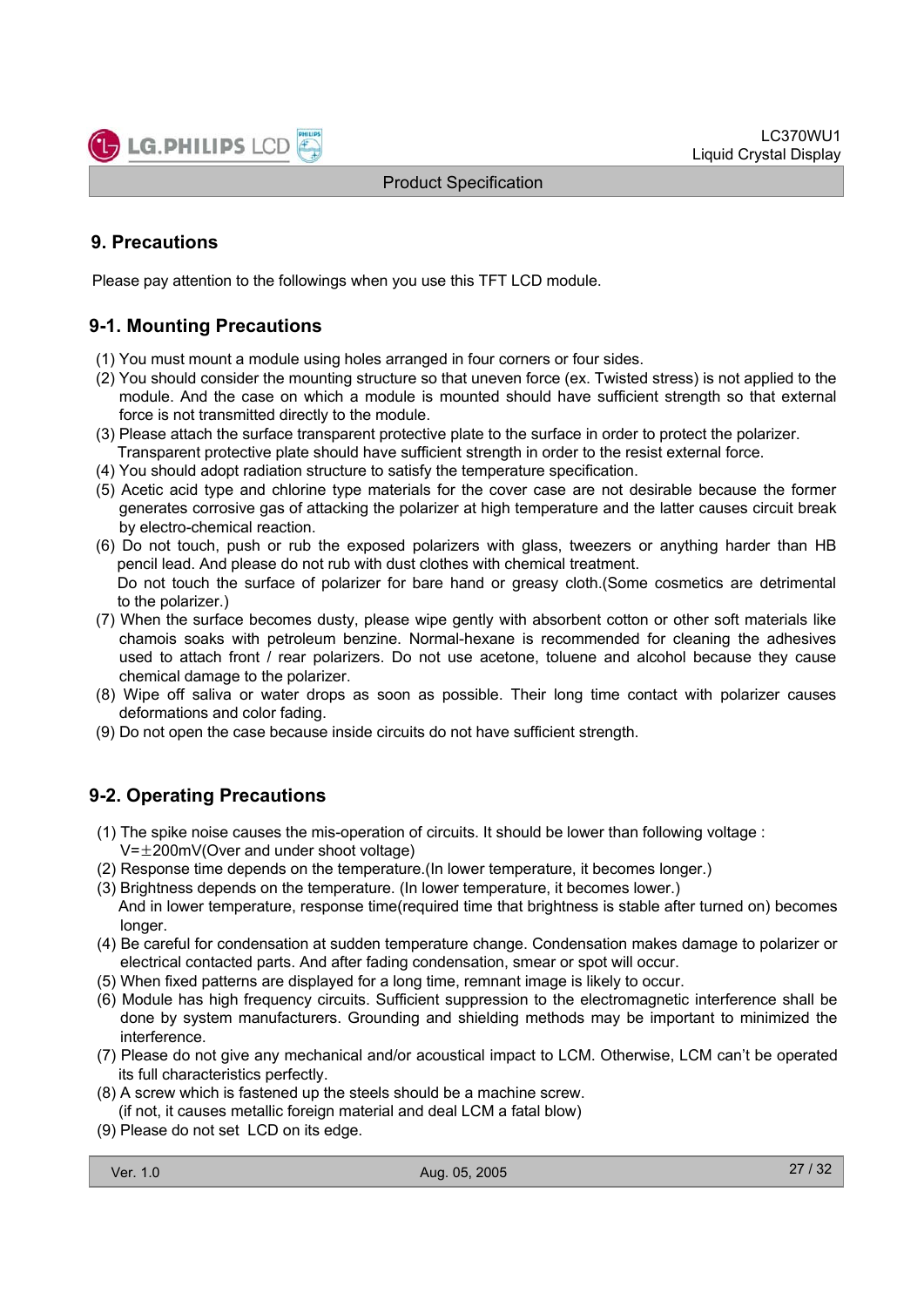![](_page_27_Picture_0.jpeg)

### **9-3. Electrostatic Discharge Control**

Since a module is composed of electronic circuits, it is not strong to electrostatic discharge. Make certain that treatment persons are connected to ground through wrist band etc. And don't touch interface pin directly.

### **9-4. Precautions for Strong Light Exposure**

Strong light exposure causes degradation of polarizer and color filter.

### **9-5. Storage**

When storing modules as spares for a long time, the following precautions are necessary.

- (1) Store them in a dark place. Do not expose the module to sunlight or fluorescent light. Keep the temperature between 5°C and 35°C at normal humidity.
- (2) The polarizer surface should not come in contact with any other object. It is recommended that they be stored in the container in which they were shipped.

### **9-6. Handling Precautions for Protection Film**

- (1) The protection film is attached to the bezel with a small masking tape. When the protection film is peeled off, static electricity is generated between the film and polarizer. This should be peeled off slowly and carefully by people who are electrically grounded and with well ionblown equipment or in such a condition, etc.
- (2) When the module with protection film attached is stored for a long time, sometimes there remains a very small amount of glue still on the bezel after the protection film is peeled off.
- (3) You can remove the glue easily. When the glue remains on the bezel surface or its vestige is recognized, please wipe them off with absorbent cotton waste or other soft material like chamois soaked with normalhexane.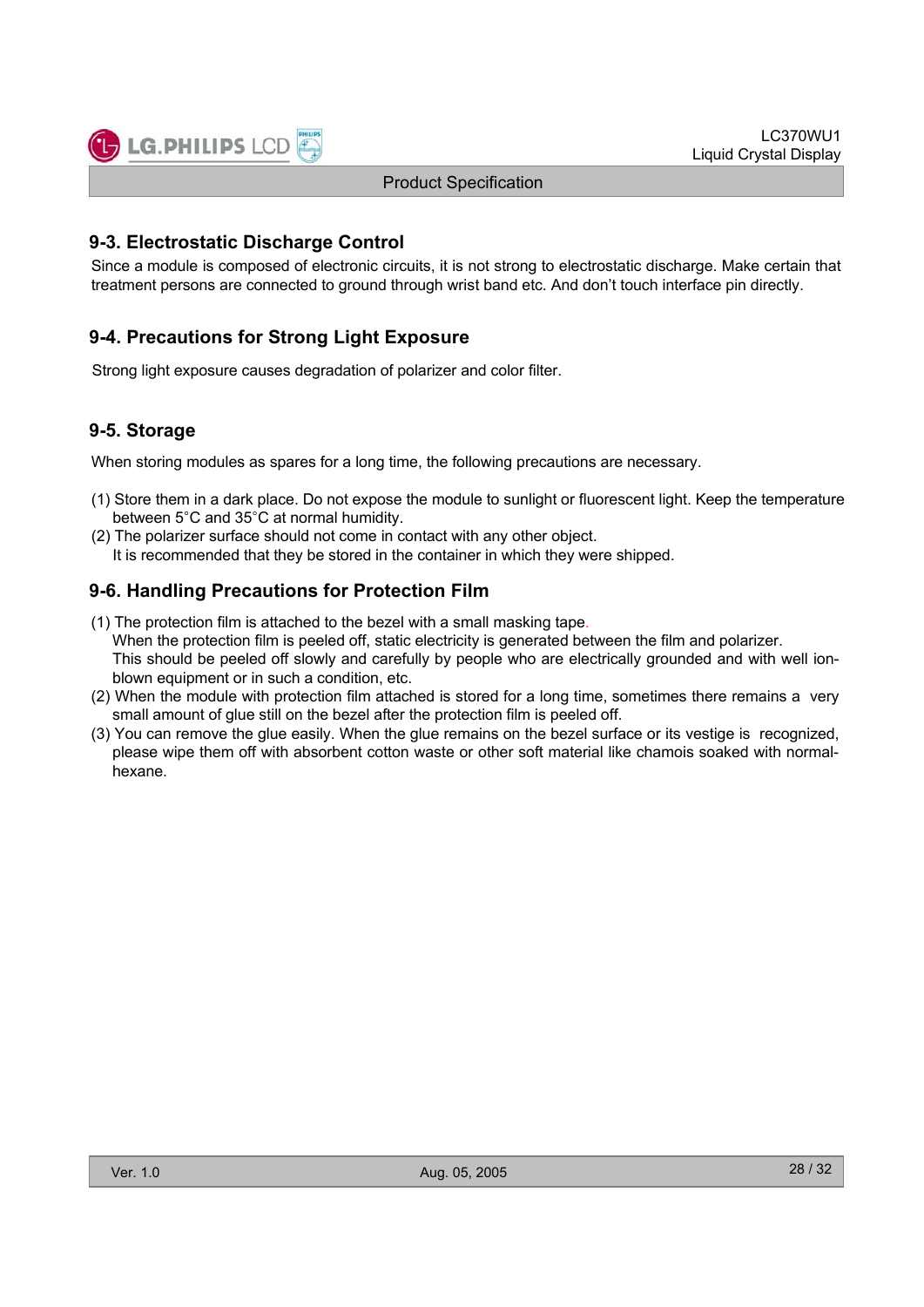![](_page_28_Picture_0.jpeg)

# **# APPENDIX-**่

■ LC370WU1-SL01 Packing Ass'y

![](_page_28_Figure_4.jpeg)

| $\overline{2}$ | 8              | 3850L-0077A   | LABEL                 | YUPO PAPER 100X100        |                                 |               |
|----------------|----------------|---------------|-----------------------|---------------------------|---------------------------------|---------------|
| 2.4            |                | 7250L-0041A   | TAPE                  |                           | OPP 70mmX300m (LG PHILILPS LCD) |               |
|                | 6              | 3890L-0028L   | BOX.                  | DW3 990x511x602           |                                 |               |
|                | 5              | 3920L-0386/7A | <b>PACKING</b>        | EPS_LC370WX1 (Left/Right) |                                 | TOP           |
| 1              | 4              | 3920L-0388A   | <b>PACKING</b>        | EPS_LC370WX1              |                                 | <b>BOTTOM</b> |
| lo 12l         | 3              | 7250L-0023A   | TAPE                  | MASKING 20MMX50M          |                                 |               |
| 5              | $\overline{2}$ | 3880L-0009G   | <b>BAG</b>            | PE 970X710                |                                 |               |
| 5              |                |               | <b>MODULE</b><br>LCD. |                           |                                 |               |
| OTY            | NO.            | PART NO       | <b>DESCRIPTION</b>    | MATERIAL                  | COLOR FINISH                    | NOTE          |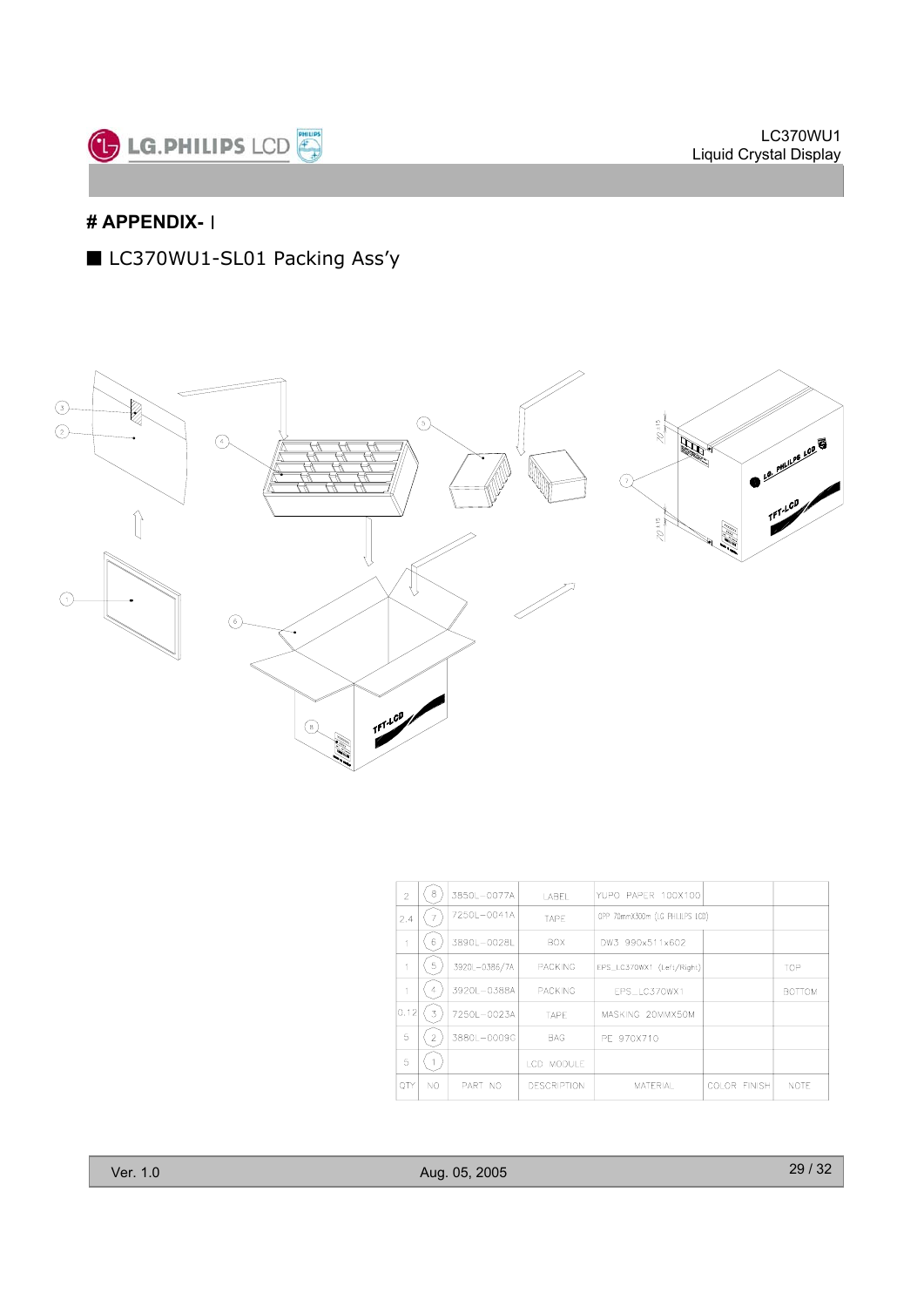![](_page_29_Picture_0.jpeg)

# **# APPENDIX-** ้

■ LC370WU1-SL01 Pallet Ass'y

![](_page_29_Figure_4.jpeg)

| NO.           | <b>DESCRIPTION</b>   | MATERIAL            |
|---------------|----------------------|---------------------|
|               | PACKING ASS'Y        |                     |
| $\mathcal{P}$ | <b>PALLET</b>        | STEEL 1100X1000X130 |
| 3             | <b>BAND, PACKING</b> | P.P 18MMX200MX0.8MM |
|               | BAND, CLIP           | CLIP 18MM           |
| 5             | ANGLE, COVER         | DW <sub>3</sub>     |
| 6             | I ABFI               |                     |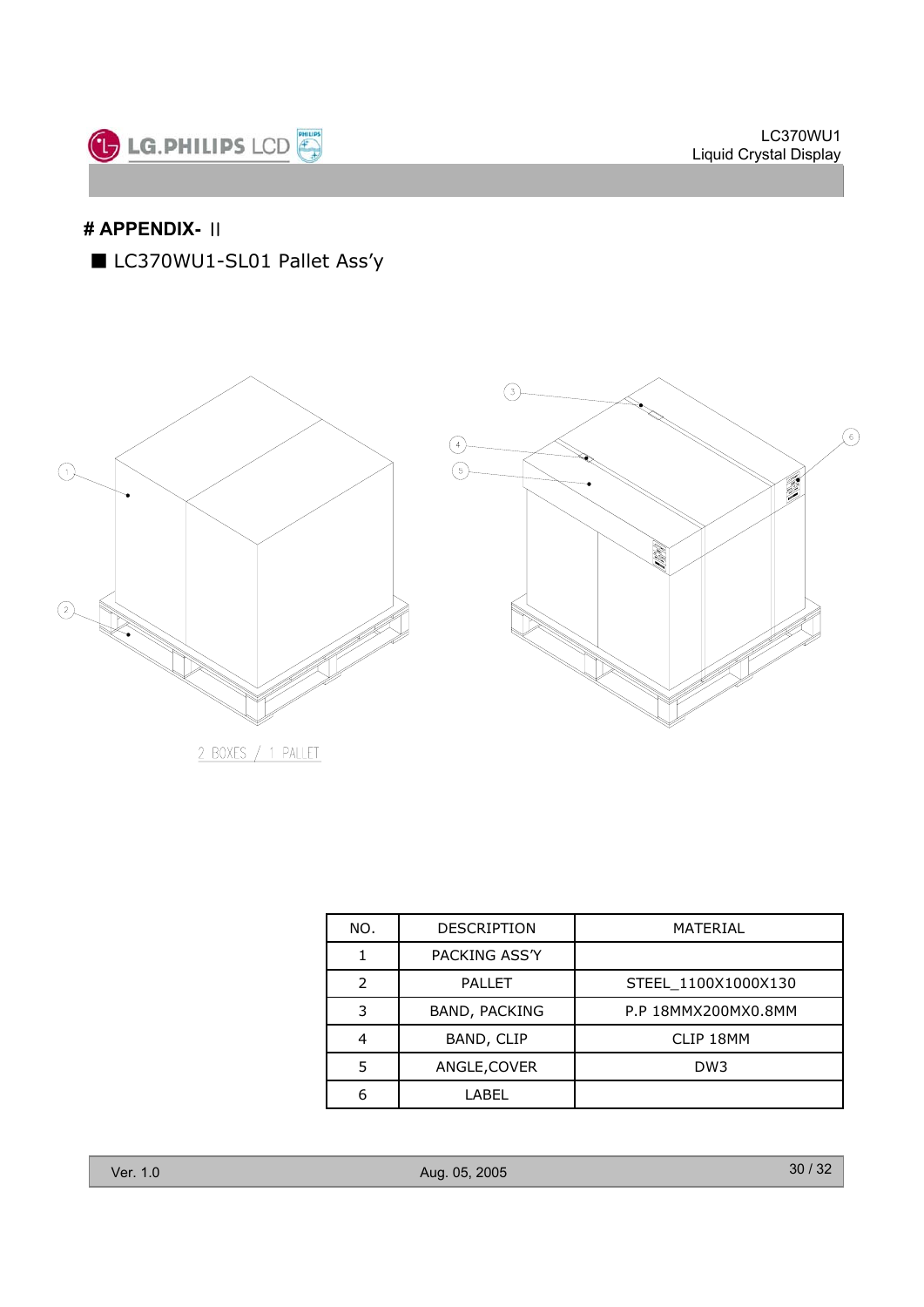![](_page_30_Picture_1.jpeg)

# **# APPENDIX-** ๊

 $\blacksquare$  LCM Label

![](_page_30_Figure_4.jpeg)

![](_page_30_Figure_5.jpeg)